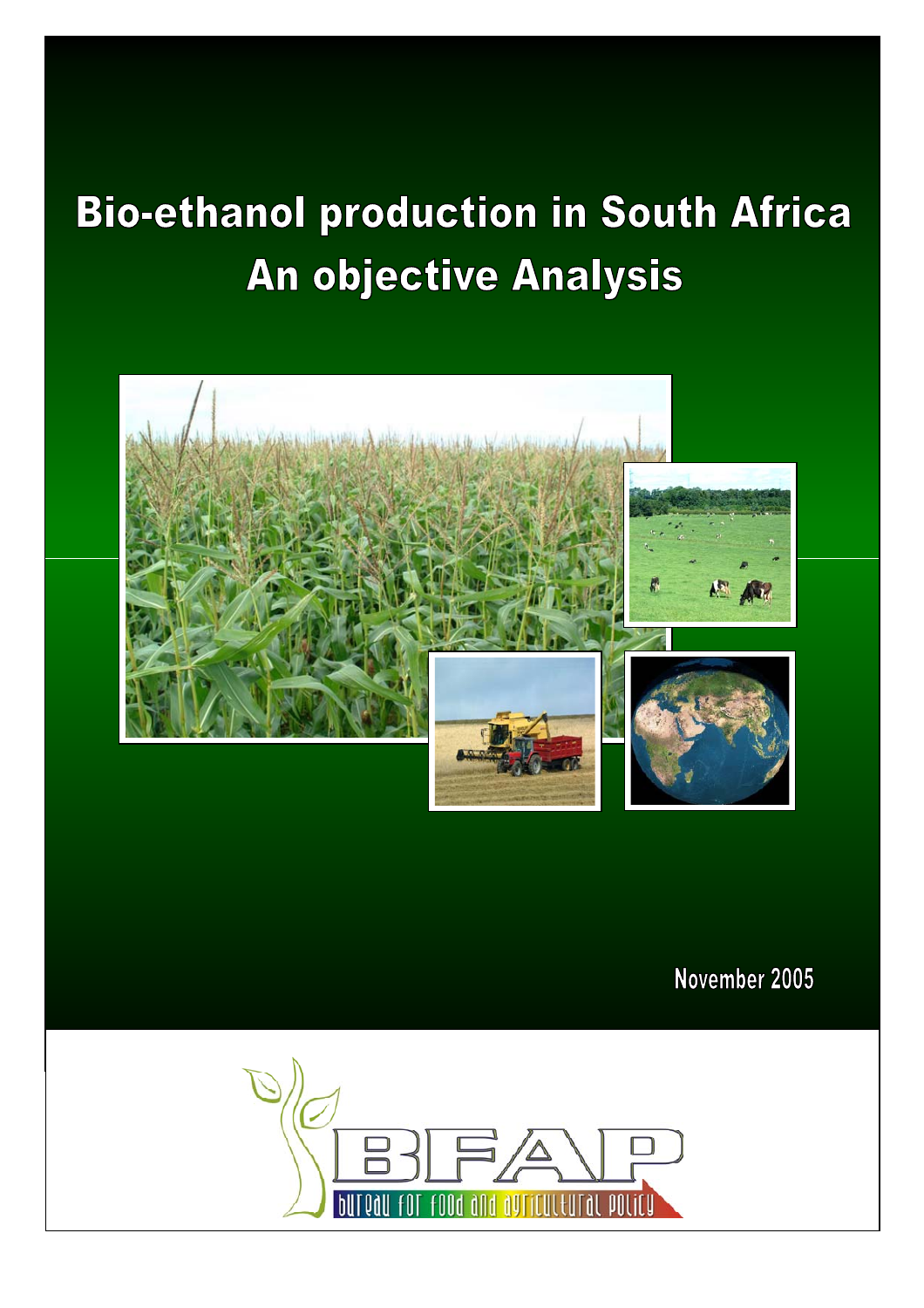#### **The Research Team**

| Ferdinand Meyer,<br>PG Strauss, | BFAP leader, University of Pretoria<br>BFAP co-leader, ABSA and University of Pretoria |
|---------------------------------|----------------------------------------------------------------------------------------|
| Michela Cutts,                  | University of Pretoria                                                                 |
| Jeanette de Beer,               | University of Pretoria                                                                 |
| Ghian du Toit,                  | University of Pretoria                                                                 |
| Thomas Funke,                   | University of Pretoria                                                                 |
| Yemane Gebrehiwet,              | University of Pretoria                                                                 |

#### **Other members of BFAP**

| Johann Kirsten,      | University of Pretoria             |
|----------------------|------------------------------------|
| Jan Lombard,         | University of Stellenbosch         |
| Jacky Mampane,       | University of Pretoria             |
| Ivy Mananyetso,      | <b>NAMC</b>                        |
| Thandeka Mhlabane,   | University of Pretoria             |
| Thulasizue Mkhabela, | University of Stellenbosch         |
| Walter Moldenhauer,  | National Department of Agriculture |
| Sakkie van Zyl,      | Grain SA                           |
| Nick Vink,           | University of Stellenbosch         |
| Patrick Westhoff,    | FAPRI, University of Missouri      |
|                      |                                    |

### **BFAP would like to thank the following organisations for their support:**

ABSA Agribusiness

ABSA Economic division

The Actuarial Society of South Africa

The African Institute of Econometric Modelling

The Department of Trade and Industry

The Food and Agricultural Poilcy Research Institute, University of Missouri, USA

The Maize Trust

The South African Wine and Brandy Company / Winetech

#### **For any further information please contact us:**

**Website:** www.bfap.co.za

**Email:** bfap@up.ac.za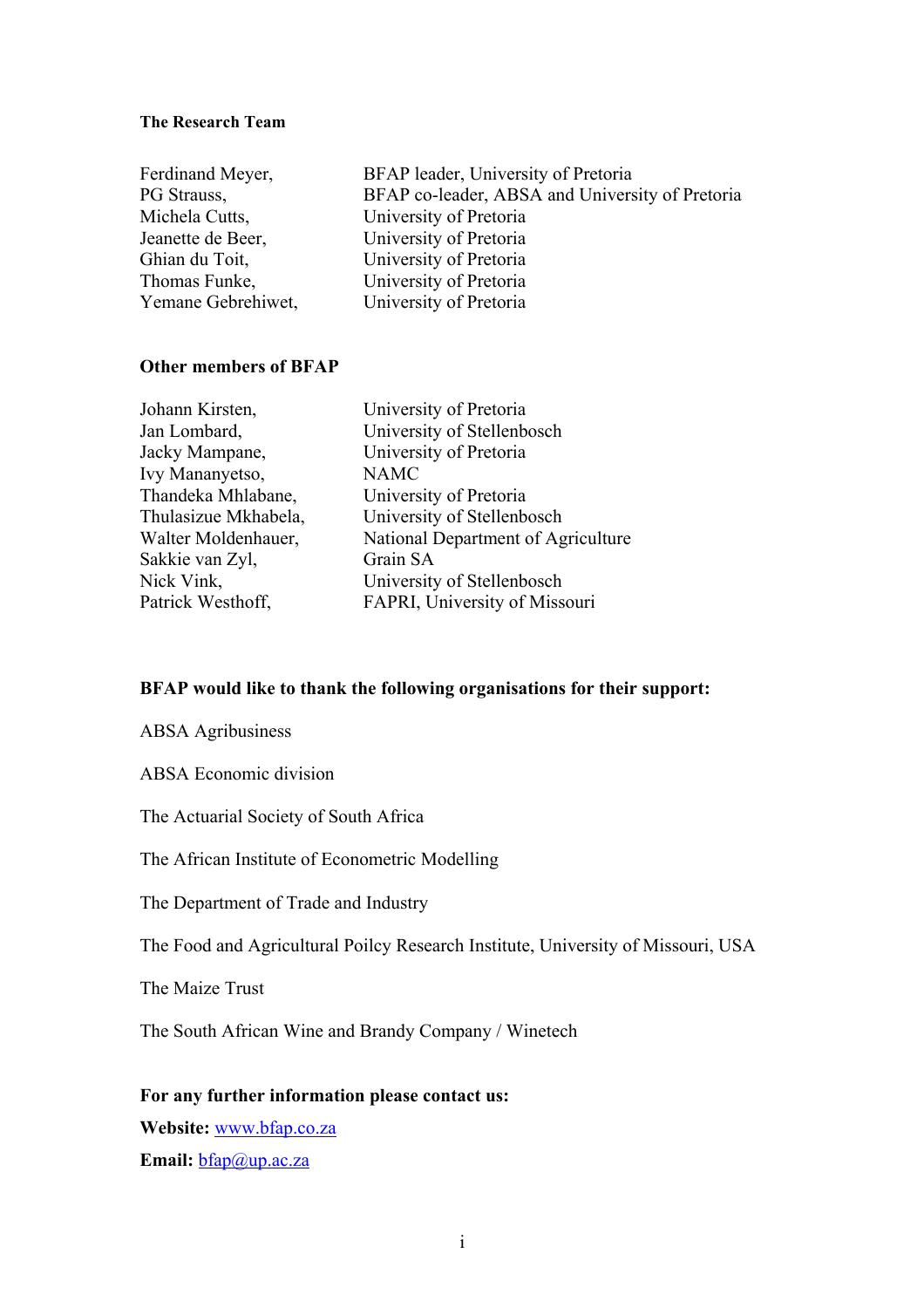#### **Preface**

Commodity price uncertainty within the agricultural sector has led to a search for alternative uses of these commodities. This report attempts to analyse one of such alternatives, namely the feasibility of the ethanol production process with specific focus on the maize sector. In the process of analysing the feasibility of the ethanol production from maize a number of scenarios have been designed and simulated, using the Bureau for Food and Agricultural Policy's (BFAP) econometric models. The simulation results produced by the models should only be considered together with the scenario assumptions under which they were run. As, Henri Theil, a great master of econometric modelling, once said: "*Models are to be used, not believed*."

The financial assistance of the Maize Trust and all other sponsors of the BFAP program is acknowledged and appreciated. The opinions expressed and conclusions drawn are those of the authors and are not to be attributed to the Maize Trust or any of the other sponsors. The Bureau for Food and Agricultural Policy takes full responsibility for any errors contained in this report.

*Thomas Funke* Pretoria *BFAP team member* November 2005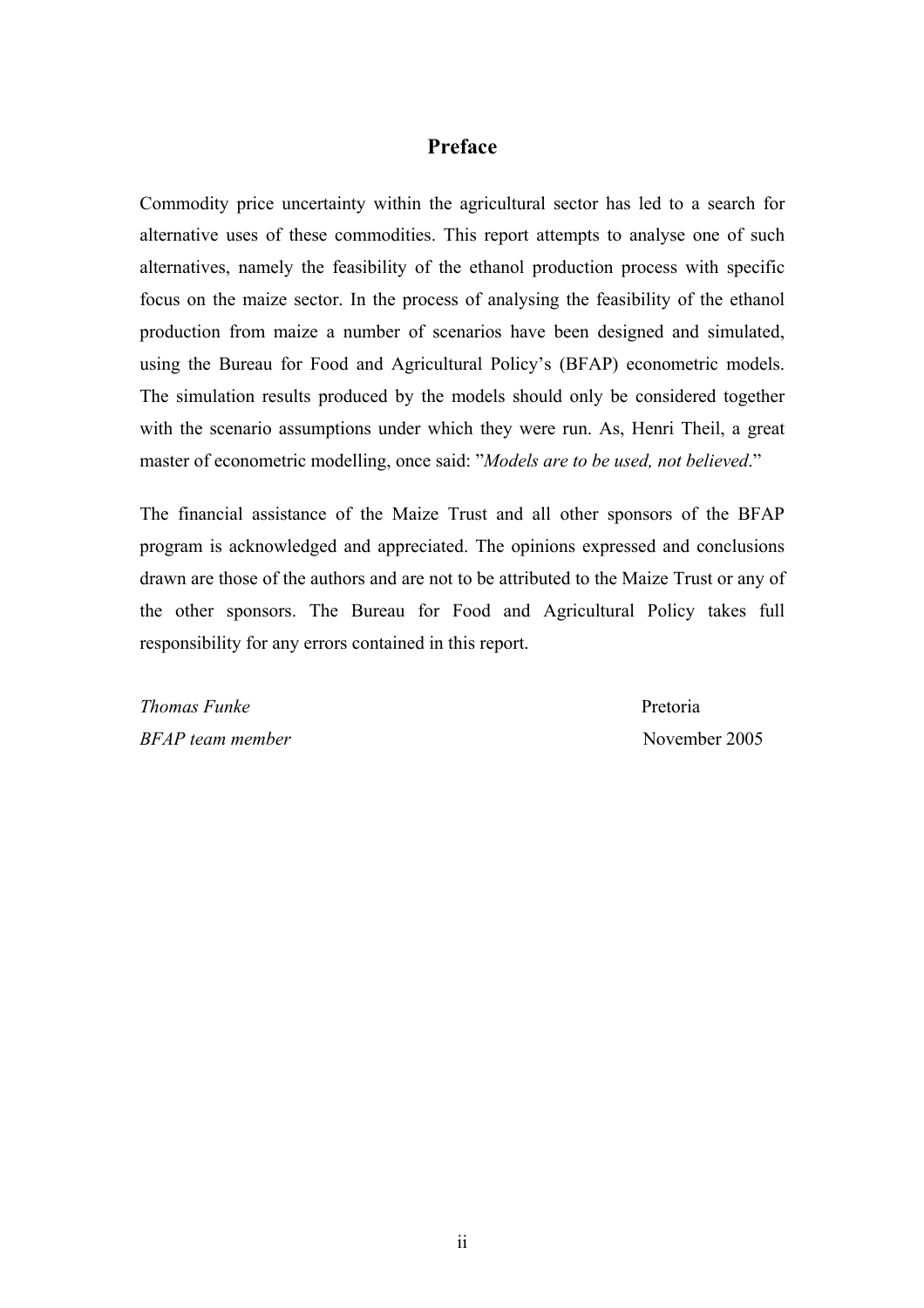# **Table of contents**

| 1.3 Benefits of ethanol fuel and other environmental considerations4         |  |
|------------------------------------------------------------------------------|--|
| 2. Ethanol production in South Africa: The various options available 6       |  |
|                                                                              |  |
|                                                                              |  |
|                                                                              |  |
|                                                                              |  |
|                                                                              |  |
|                                                                              |  |
| 3. Simulating the introduction of one dry mill maize-to-ethanol plant in the |  |
|                                                                              |  |
|                                                                              |  |
|                                                                              |  |
|                                                                              |  |
| 3.3.2 Scenario 2: " Oil prices rise due to demand pull from a strengthening  |  |
| 3.3.3 Scenario 3: "Lower oil prices and a weakening world economy"30         |  |
|                                                                              |  |
|                                                                              |  |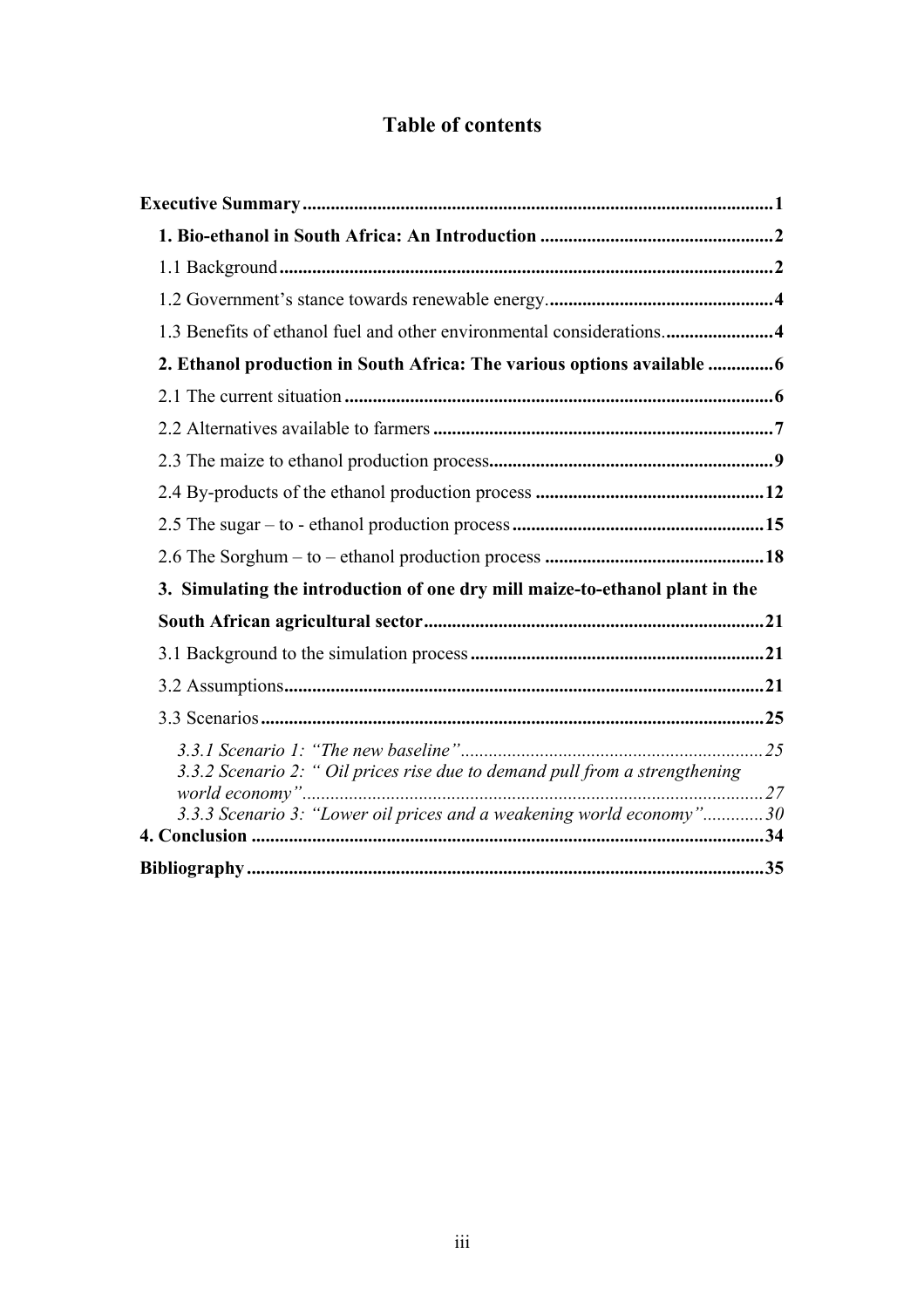# **List of Figures**

| Figure 4: Graphical representation of the sugar to ethanol production process. 16 |     |
|-----------------------------------------------------------------------------------|-----|
|                                                                                   |     |
|                                                                                   |     |
|                                                                                   |     |
|                                                                                   |     |
|                                                                                   | .29 |
|                                                                                   |     |
|                                                                                   | .32 |
|                                                                                   |     |

# **List of Tables**

| Table 3: Ingredient amino acids (% of protein), as part of different feed ingredients. 14 |  |
|-------------------------------------------------------------------------------------------|--|
|                                                                                           |  |
|                                                                                           |  |
| Table 6: Net increase in maize demand for 1 ethanol plant – DDGS at R300/ton 24           |  |
|                                                                                           |  |
|                                                                                           |  |
|                                                                                           |  |
| Table 10: Profit for the ethanol plant given the assumptions in scenario 230              |  |
|                                                                                           |  |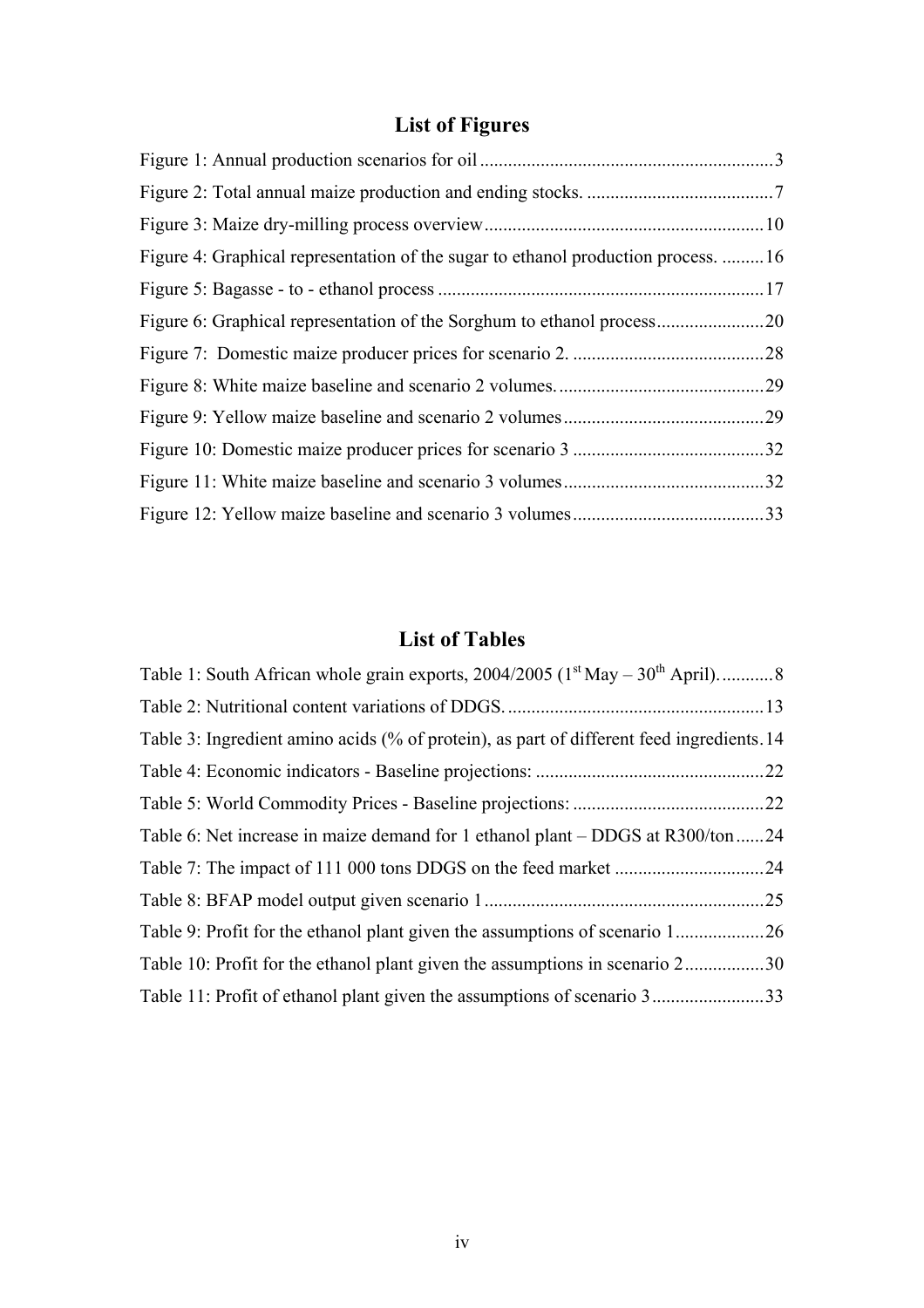## **Executive Summary**

#### **Introduction**

High oil prices and uncertainties regarding future reserves as well as the phenomenon of global warming have led to countries considering alternative means of energy generation. As the South African economy is highly dependent on oil, and since much of the agricultural sector has been suffering from low commodity prices, the question of the viability of ethanol production from agricultural crops, has surfaced. This report does not try to answer this question directly but rather attempts to analyse the impacts some of the critical factors influencing ethanol production, will have on its viability.

#### **The outline of the report**

The report is structured into three sections, section 1 gives a short background on the world's trends towards renewable energy, section 2 contains some extensive information on the ethanol production processes whilst the final section, section 3, contains a detailed discussion on the assumptions and scenario results that were used and produced in the simulation process.

#### **Main findings of the report**

The report contains a set of three different scenarios. Scenario 1 titled "*The new baseline*" represents the impact that a single ethanol plant has on the South African maize sector when holding all other baseline assumptions constant. Scenario 2, on the other hand, is designed to represent the likely success or failure of the ethanol plant in an environment in which the world's economies are growing and higher oil prices are the norm. The third and final scenario represents the opposite, a cooling down of the world's economies and a continual decrease in the oil price. Given these scenario assumptions the BFAP Sector Model has simulated a number of possible maize prices for the period 2007 up until 2010. Results are given from 2007 onwards, as it is assumed that ethanol production will commence then. These simulated prices and other assumptions are then fed into a stochastic simulation model, which is representative of a single ethanol production plant. It seems that in times of lower world economic growth and lower oil prices, ethanol production from maize might be an unrealistic option. Higher world economic growth and higher oil prices do, however, seem to have a positive effect on the plant's profitability.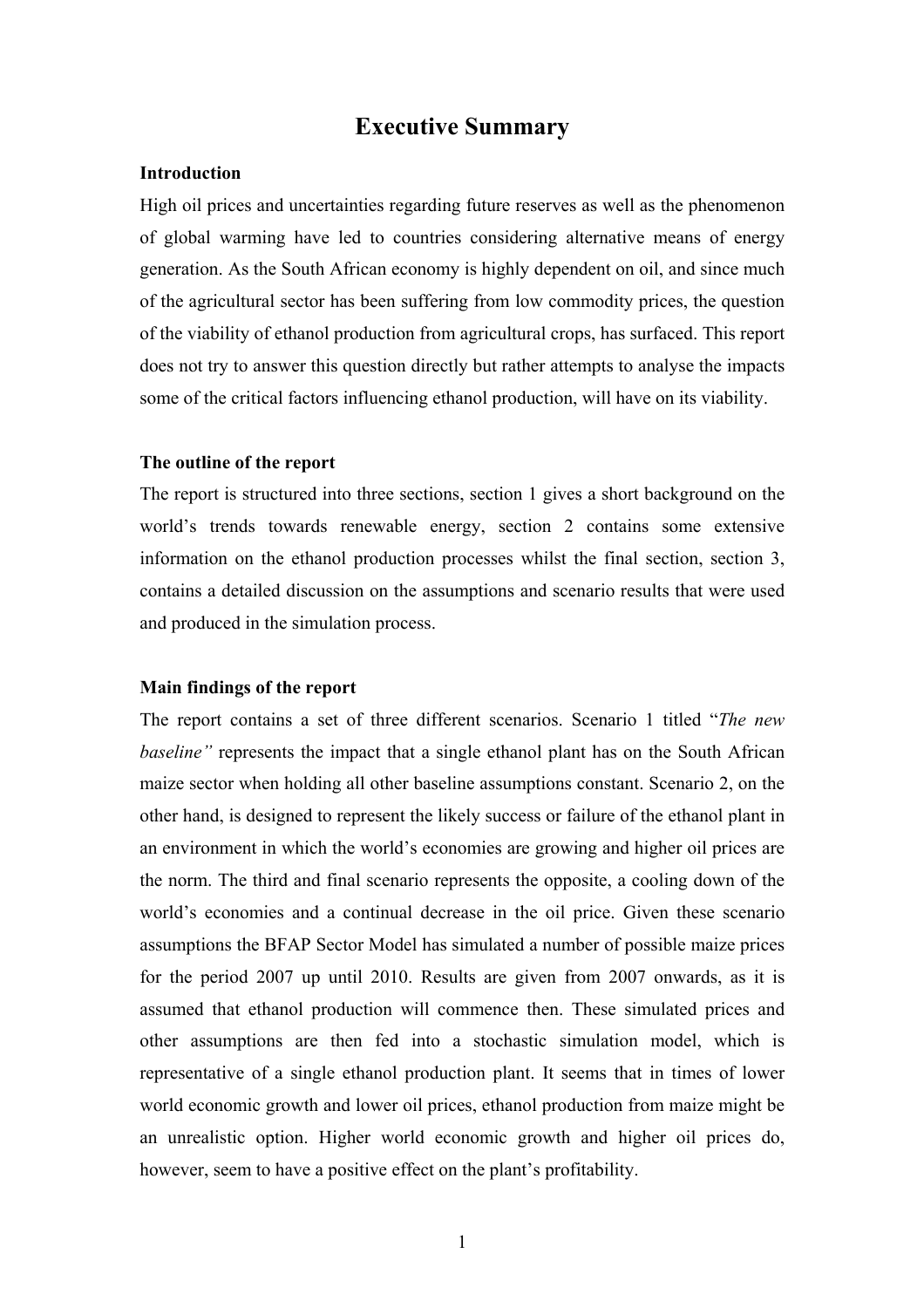# **1. Bio-ethanol in South Africa: An Introduction**

#### **1.1 Background**

A new era in world energy markets started with new attention being paid to bio-fuel production. Since the industrial revolution, the world's primary energy supply has been based on fossil fuels i.e. oil, coal, petroleum and natural gas because of their relatively low prices and seemingly infinite stock. An oil crisis in the 1970's however, sent shockwaves across the globe, causing countries to start investigating alternative fuels to lower their dependency on oil from OPEC countries.

Brazil has been the leader in ethanol fuel production since the 1980's, and is still the largest supplier in the world, producing 3989 million gallons in 2004. The United States is the runner up with 3535 million gallons produced per annum and blending in 30% of the gasoline sold (Renewable Fuels Association, 2005). China has also entered the market, having built the largest ethanol plant in the world. Member states of the European Union are also on the moving towards renewable resources as they too have to reduce their emissions to 8% below their 1990 emission levels (Depledge & Lamb, 2003).

World crude oil demand is estimated to be growing at an annualised compound rate of 2%, and world crude oil production is 'expected to peak in the year 2037 with a volume of 53.2 billion barrels per day', as depicted in Figure 1 (Wood, Long & Morehouse, 2005). Although the day that oil supplies run out is still some uncertain distance away, many economic and environmental factors are driving the investigation and use of biologically derived sustainable fuels.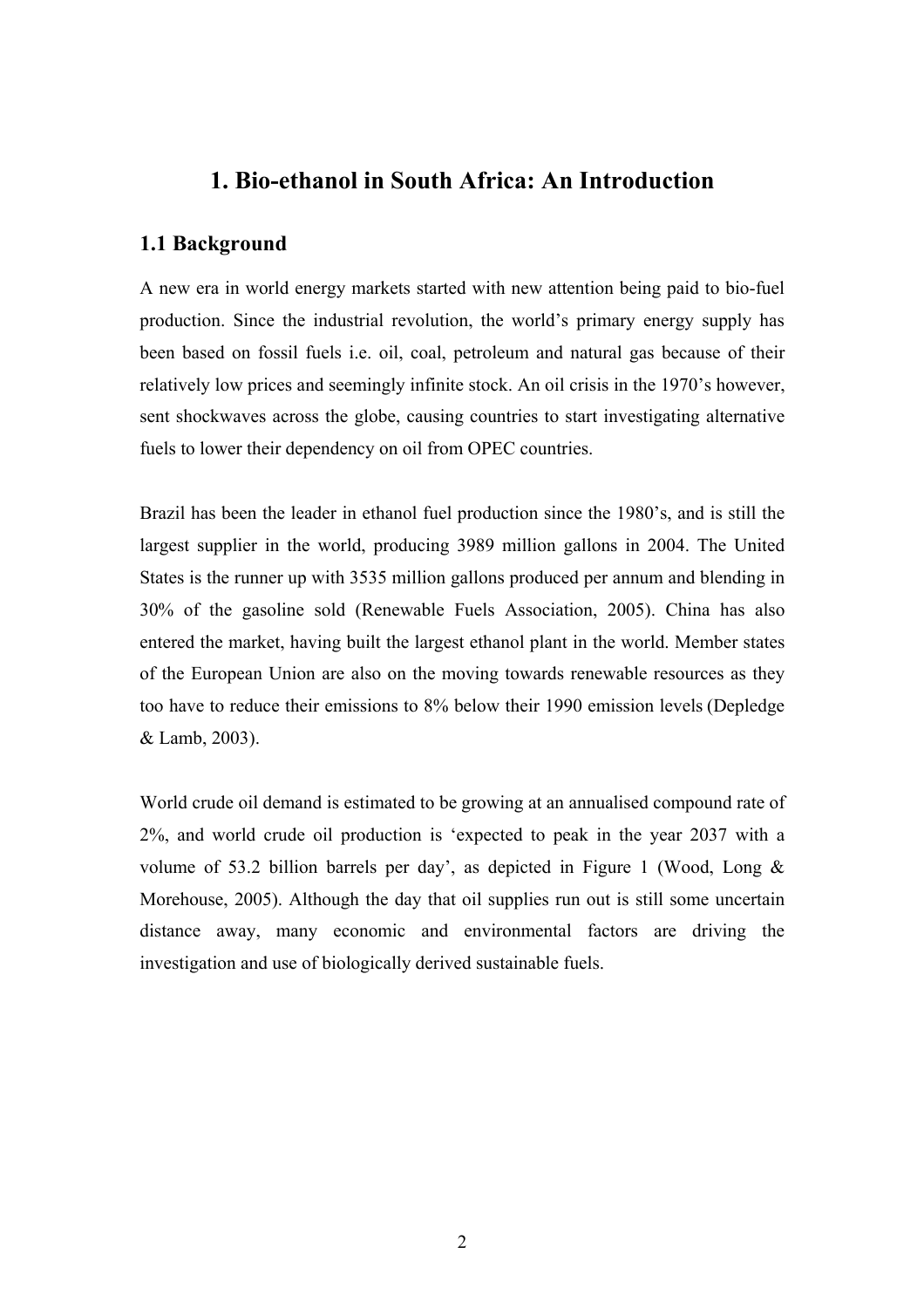

**Figure 1: Annual production scenarios for oil** 

#### **1.1.1 Purpose**

The intention of this document is to provide the agricultural sector with an objective and unbiased view of some of the recent prospects surrounding bio-ethanol production in South Africa. Much speculation has joined the debate and the need has arisen for an impartial analysis to be written by an independent research institution.

#### **1.1.2 Objectives**

The objective of section 1 is to provide a broad overview of the renewable energy market in South Africa, and the different institutions and mechanisms that govern it. Particular attention will be given to bio-fuel production in this section. Section two focuses specifically on the ethanol production process and which types of agricultural commodities can be used to produce it. The third and final section of the report presents the assumptions and simulation results for two ethanol from maize production scenarios. The focus is to give relevant and objective feedback.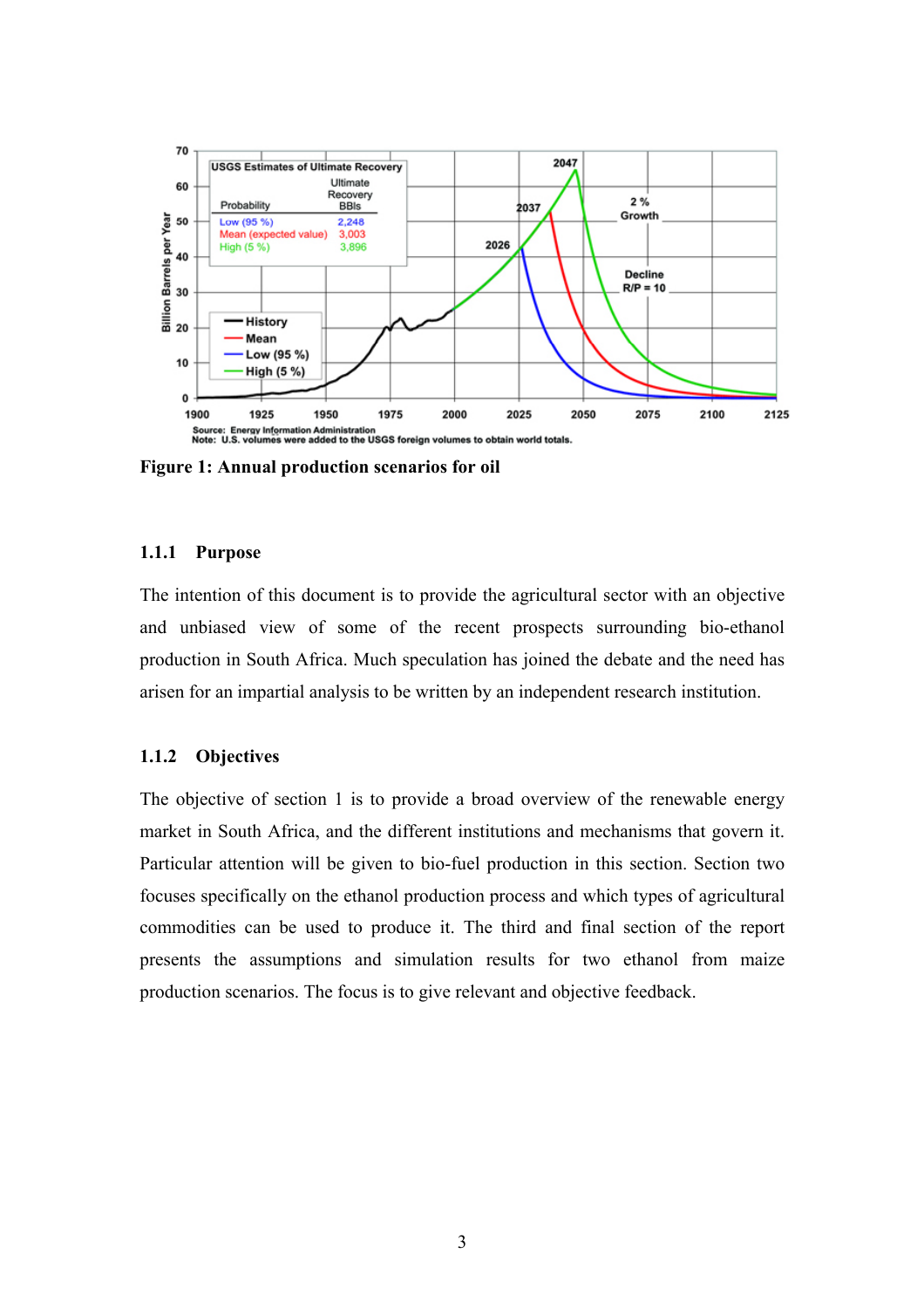#### **1.2 Government's stance towards renewable energy.**

South Africa ratified the United Nations Framework Convention on Climate Change (UNFCCC) in 1997 and the Kyoto Protocol in 2005. These international treaties are the main agreements which address the global community's concerns regarding climate change and air pollution.

Due to South Africa's energy intensive economy, it is by far the largest emitter of Green House Gasses in Africa, with approximately 8 tons of CO<sub>2</sub> per capita annually (White Paper, 2003). Although South Africa is a non-annex 1 country in terms of the Kyoto Protocol, with no emission reduction targets until 2012, South Africa has voluntarily opted to reduce its dependency on fossil fuels and promote bio-fuels.

The South African government's medium-term (10-year) goal regarding renewable energy is '*10 000 GWh (0.8 Mtoe [Million tons of oil equivalent]) renewable energy contribution to final energy consumption by 2013, to be produced mainly from biomass, wind, solar, and small-scale hydro'* (White Paper, 2003). The renewable energy is to be utilised for electric power generation and non-electric technologies such as solar water heating and bio-fuels. In an effort to support this process, the government has granted a fuel levy tax reduction of 30% for bio fuels.

#### **1.3 Benefits of ethanol fuel and other environmental considerations.**

The possible impacts of bio-fuel development do not only affect the socio-economic domain, but also influence the state of our environment and natural resources. It is essential to look at what the consequences of implementing bio-fuel plants will have on the environment, and highlight the possible disadvantages and benefits resulting from it.

The two main advantages of using bio-ethanol as opposed to fossil fuels are its renewability and lower pollution levels. Because bio-ethanol is derived from biological plants, it is in essence a renewable source as long as favourable climatic conditions prevail and soils remain productive. Bio-ethanol can be blended into fuels to oxygenate it, which results in a cleaner and more thorough burning fuel. This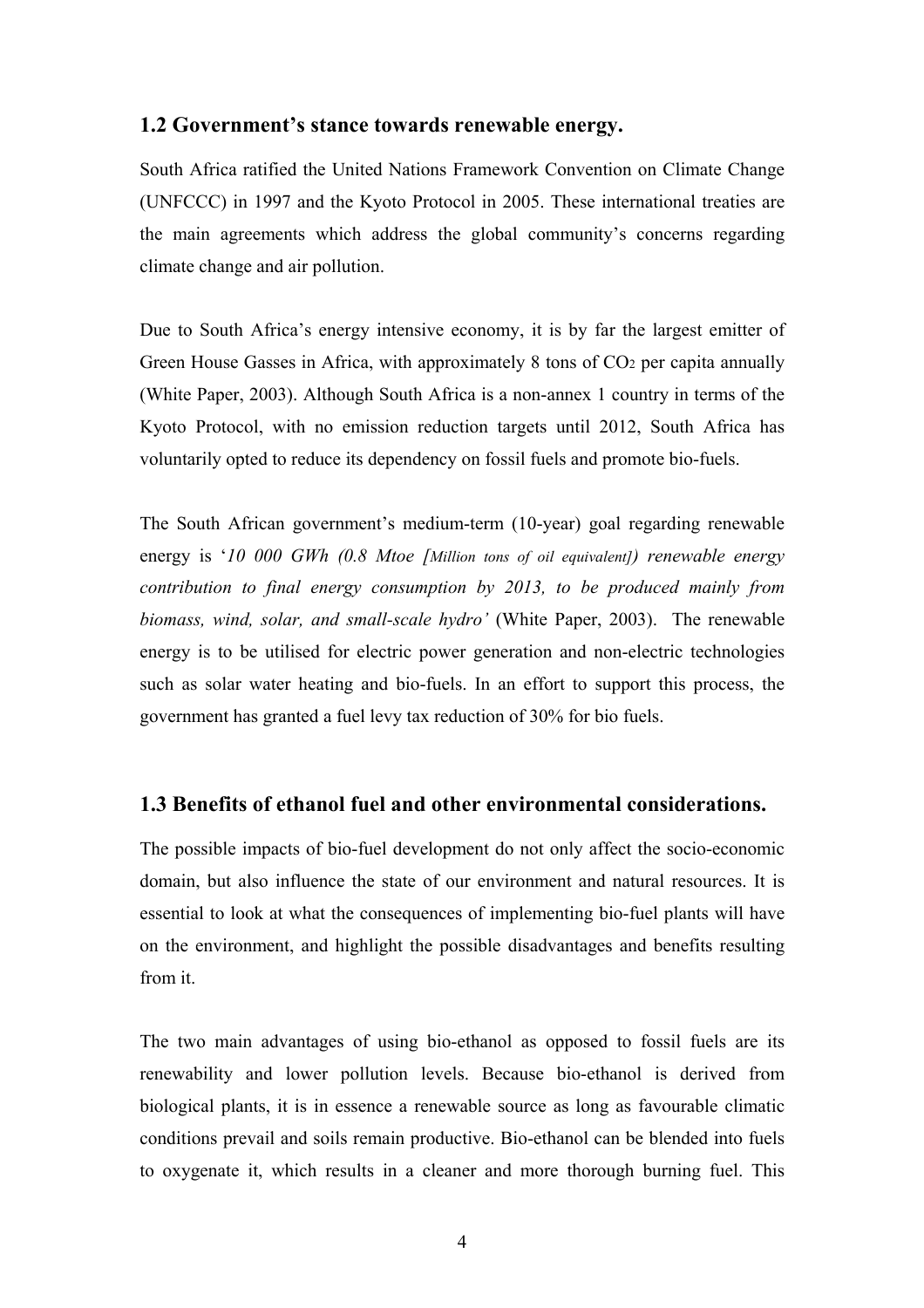reduces smog and air pollution and makes for efficient energy utilisation. Currently, a cheaper liquid oxygenate called MTBE (methyl tertiary-butyl ether) is used in South Africa despite its being recognised as a ground water contaminator. Ethanol offers compelling advantages. With its one-third oxygen content, it allows engines to run longer and cleaner, with 20% less carbon monoxide, resulting in reduced ground-level ozone (Mazza, 2003). According to Argone National Laboratory in the United States, 10% ethanol blends reduce greenhouse gas emissions by 12-19%.

It is however important to take care not to shift environmental burdens from one environment to another. Whilst we might lower carbon emissions by producing biofuels, it might negatively affect the agricultural environment that has to bear the burden of the possible increase of intensified production of crops. This would only serve to aggravate an existing environmental problem, as according to Mannion (1997), statistics indicate that 50 % of all soil erosion is due to agriculture. In South Africa, the annual soil losses are calculated at about 300-400 million tons (van Zyl, Kirsten, Binswanger 1996). South Africa's commitment to sustainable development, thus does not allow for an unprecedented intensification of agricultural practices.

It is also important to note that the fossil fuel industry disturbs the earth in the processes of exploration, drilling and refining. They may clear away many hectares of virgin forest, and disrupt the earth's soil structure. During the production of the crops utilised for making bio-fuels, on the other hand, the natural environment need not be damaged in this way.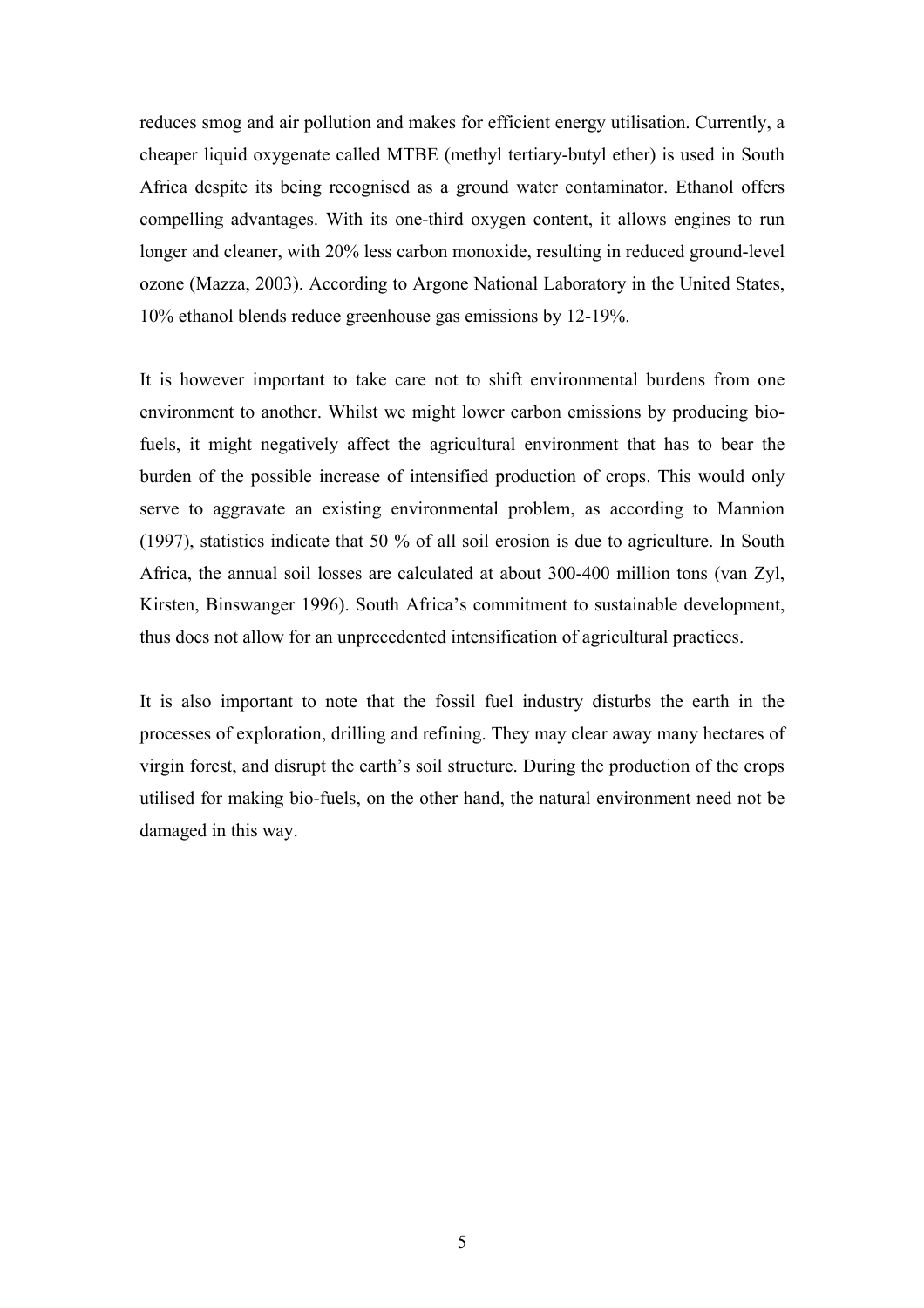# **2. Ethanol production in South Africa:**

# **The various options available**

#### **2.1 The current situation**

Maize is the most important grain crop in South Africa, as it is both used for animal feed purposes and human consumption. Maize is the staple food of the majority of South Africans and during the 2003/2004 marketing year it was responsible for the second largest contribution to the gross value of agricultural production with a gross value of R 8.32 billion (NDA, Abstracts of Agriculture 2005). The 2004/2005 production year has received sufficient rainfall, resulting in a crop of 12.18 million tons (National Crop Estimates Committee, 2005), seeing that local market only consumes around 8 million tons, the country will be left with a surplus. The previous two marketing seasons have resulted in a surplus. During 2002/2003 a total amount of 9.7 million tons had been harvested whilst the 2003/2004 experienced a total production of 9.4 million tons. These values are sums that include both white and yellow maize production.

Basic economic principles tell us that if a good is in over supply the result will be a low price and if there is a shortage of a good then a high price will be the result. This is the exact situation in which the South African maize industry finds itself at the moment in an over supply of a commodity and a resultant low price. The current production season has a 2.9 million ton carry over surplus of maize from the previous season and the final estimate of the National Crop Estimates Committee stands at 12.1 million tons for the current production season (National Crop Estimates Committee, 2005). This results in a total of approximately 15 million tons available for consumption. The market can realistically absorb an average of 9 million tons. The final effect will be markets with 4.6 million tons carry over stock for the next season that, depending on the area planted for the new season, could apply price pressure in the maize market.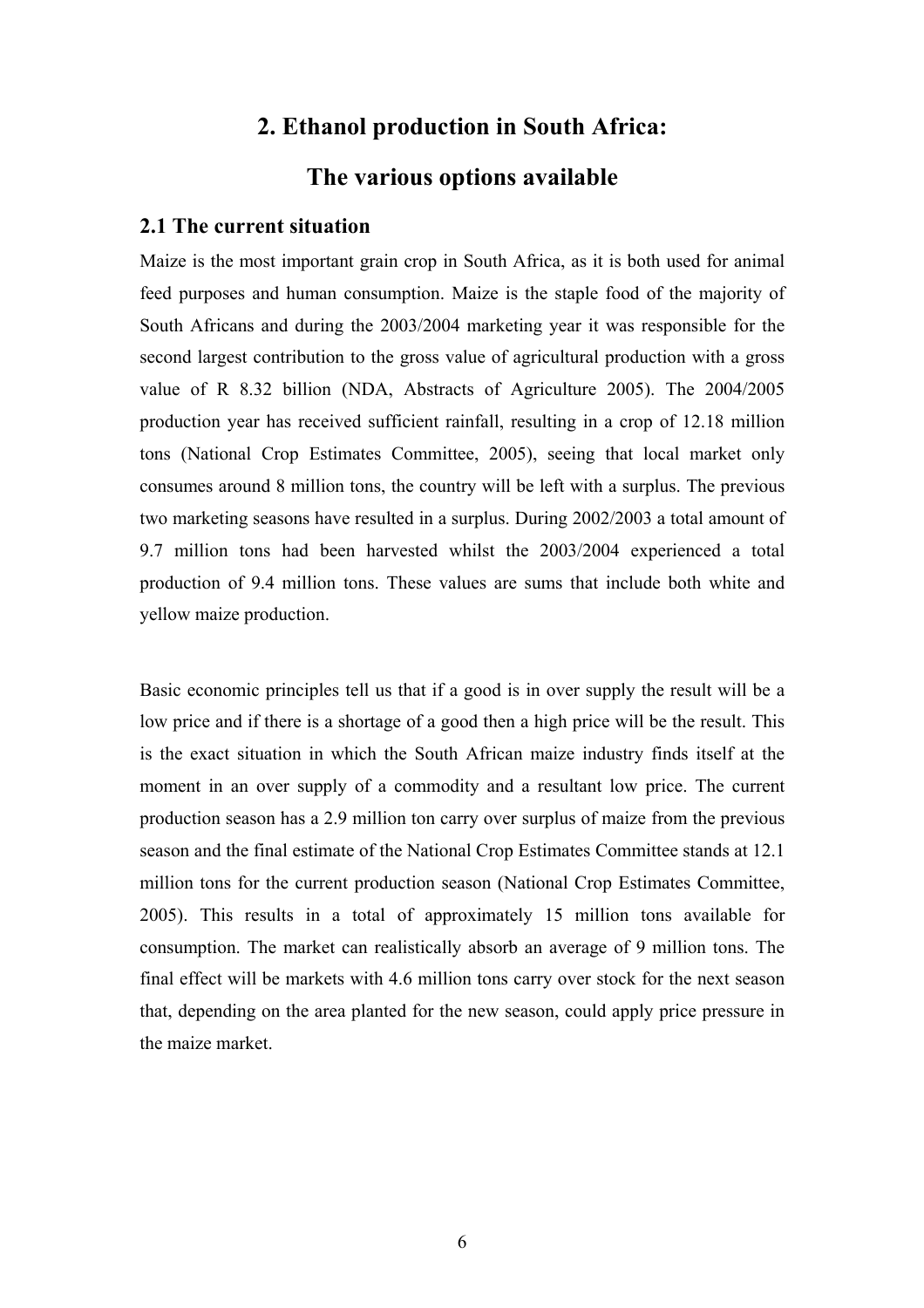

**Figure 2: Total annual maize production and ending stocks.**

Figure 2 indicates the carry over stock that is the result of a big crop for the past few years. As mentioned previously, the country can consume a maximum of 9 million tons, of this the remaining 4.6 million will be carried over to the next season. This, depending on that crop's size, can result in another surplus and with that a lower price.

#### **2.2 Alternatives available to farmers**

Various institutions advise farmers to know their costs of producing a ton of maize and in so doing they can more easily decide if they should plant maize in the coming season or not. Some advise that farmers should make use of a contract and thereby fix a price, before the production season starts, at levels above the cost of producing a ton of maize. To hedge the price on SAFEX at levels above the cost of producing a ton of maize is also an option. The result of such a strategy will be a profitable price for at least two-thirds of the farmer's crop (Standard Bank, 2005). Such hints and tips are fine for the individual farmer, but do they apply to the entire sector? What needs to be addressed is how to make the production of maize profitable in the long term and at the same time supply consumers with affordable food products produced from maize. The fact that the South African market is free and that it can only consume a maximum of 9 million tons is likely to force role players to find alternative uses of maize in order to deal with a low maize price.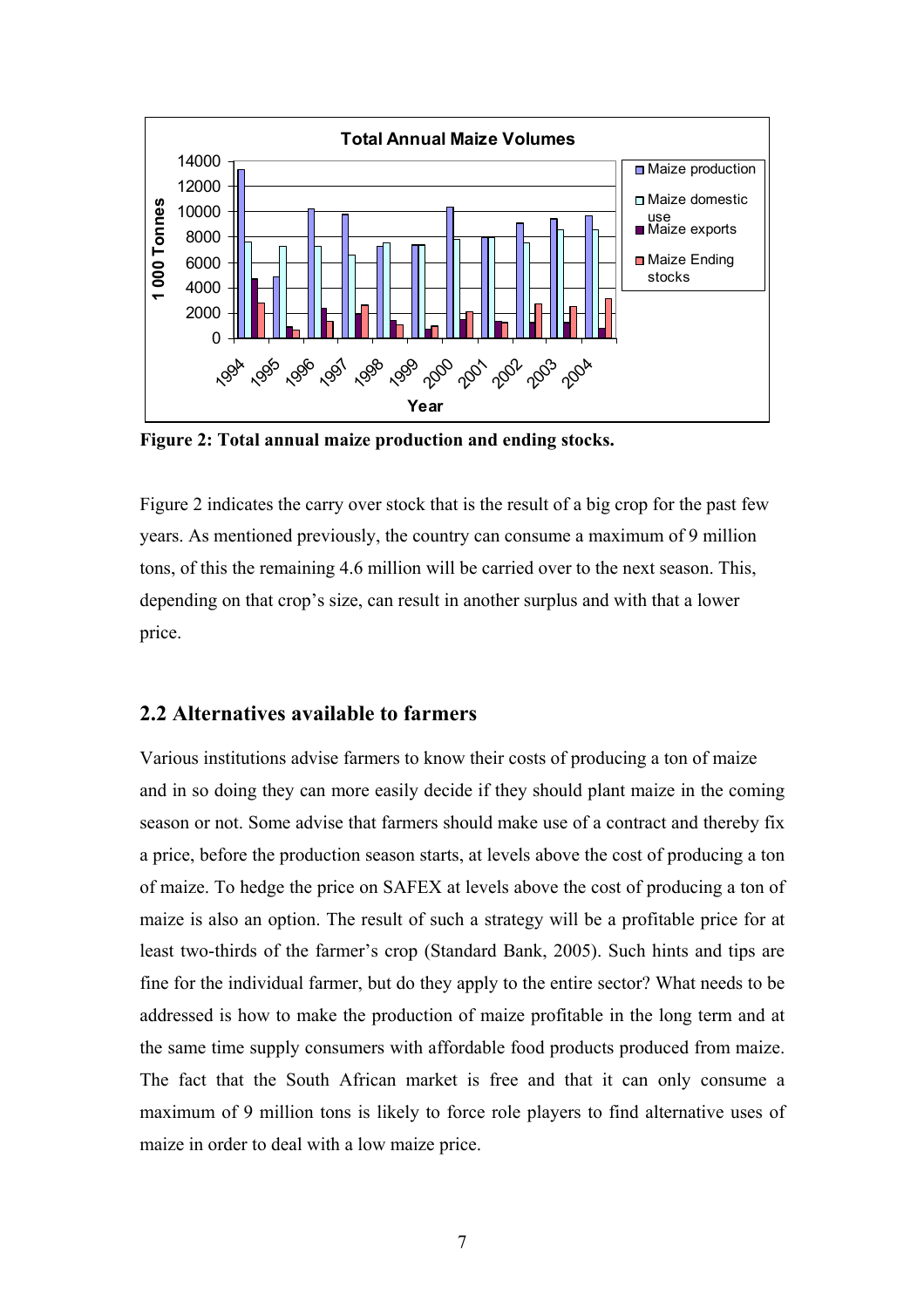Alternative uses for maize can be categorized into two groups. The one group would involve the moving of the actual crop to different locations, by means of exports whilst the other would involve the transformation of the crop into a secondary product, such as the production of ethanol from maize.

South Africa's competitiveness in the export market is hampered by the surplus production of developed nations, which in turn is constantly fuelled by direct and indirect subsidies.

Exports to SADC countries are taking place. The only problem might be that the price of the maize is too high and as a result most of South Africa's poorer neighbours cannot afford such a good. They would then rather rely on local production, which has been insufficient during the past year due to a drought, and also on food aid, which the world food program mostly supplies. Table 1 represents South Africa's whole maize exports to the SADC region for the 2004 / 2005 marketing season.

|                 | 2004 / 2005 Marketing Season |                      |              |  |  |  |  |
|-----------------|------------------------------|----------------------|--------------|--|--|--|--|
|                 | White (tons)                 | <b>Yellow</b> (tons) | <b>Total</b> |  |  |  |  |
| Zimbabwe        | 186,529                      | 657                  | 187,186      |  |  |  |  |
| Mozambique      | 48,044                       | $\overline{0}$       | 48,044       |  |  |  |  |
| Namibia         | 43,452                       | 12,500               | 55,952       |  |  |  |  |
| <b>Botswana</b> | 110,862                      | 8,205                | 119,067      |  |  |  |  |
| Swaziland       | 16,689                       | 28,434               | 45,123       |  |  |  |  |
| Lesotho         | 111,046                      | 6,712                | 117,758      |  |  |  |  |
| Madagascar      | 2,382                        | $\overline{0}$       | 2,382        |  |  |  |  |
| Angola          | 25,575                       | 430                  | 26,005       |  |  |  |  |
| Kenya           | 112,251                      | $\overline{0}$       | 112,251      |  |  |  |  |
| Congo           | 216                          | $\theta$             | 216          |  |  |  |  |
| <b>Total</b>    | 657,046                      | 56,938               | 713,984      |  |  |  |  |

Table 1: South African whole grain exports, 2004/2005 (1<sup>st</sup> May – 30<sup>th</sup> April).

**Source:** *SAGIS, 2005.*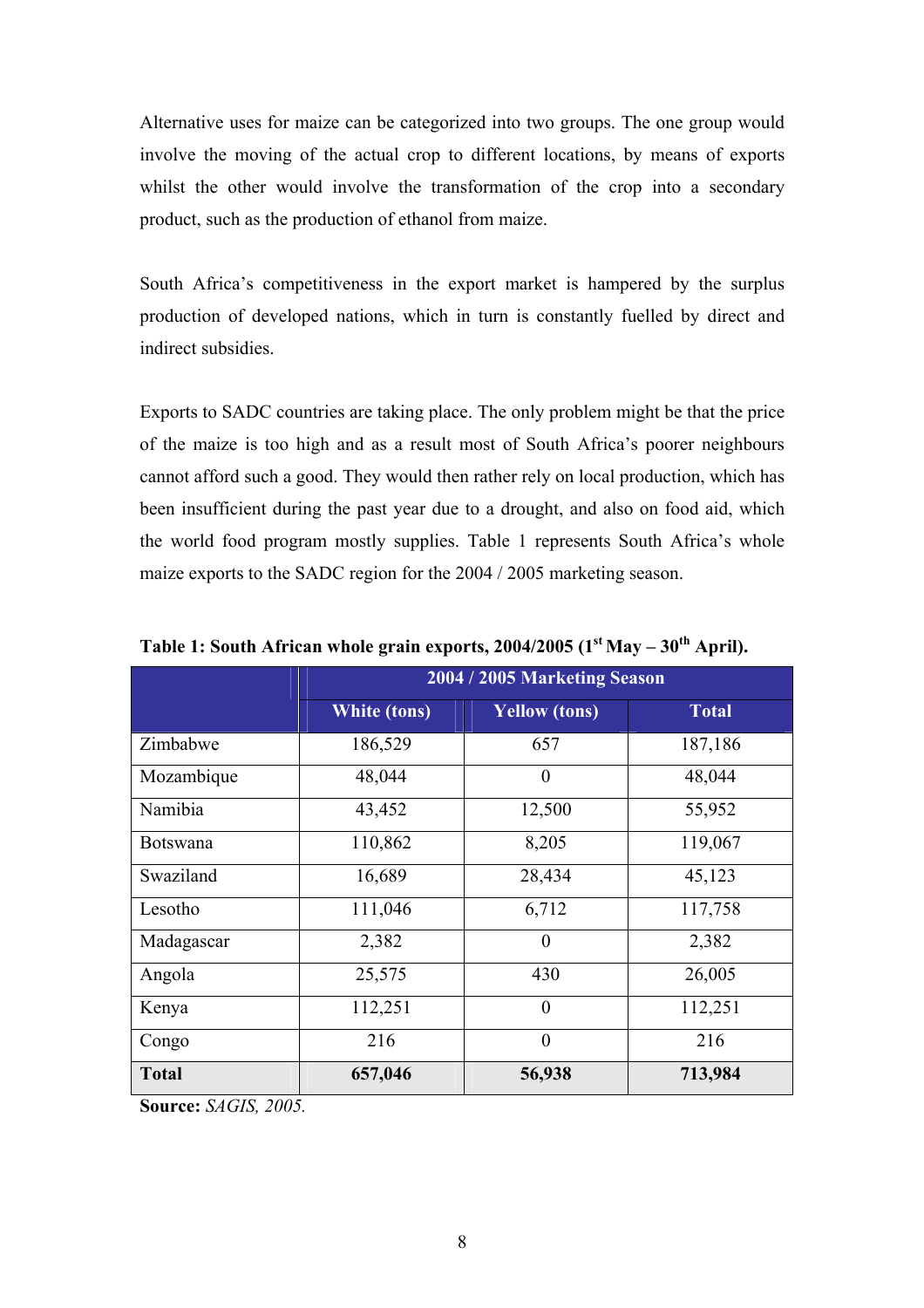As the Table 1 indicates, a total of 714 thousand tons of grain have so far been exported to other African countries. The exports during the 2003 / 2004 marketing season were a bit larger as the total exports for both white and yellow maize amounted to 1.1 million tons (SAGIS, 2005), a small percentage of the entire crop.

For the current marketing season (04/05) maize exports increased sharply from May up until October 2005. Reasons for this increase in the exports can be partly contributed to the decrease in the local maize price, which in turn made our exports more competitive internationally (NDA, 2005).

The result of a relatively small percentage of exports has contributed to a large surplus of maize still in circulation and with those lower prices. This has given rise to the search for alternative uses of maize and with the world's leading countries moving towards renewable energy sources the production of ethanol from maize is under the spotlight.

#### **2.3 The maize to ethanol production process**

#### **2.3.1 The dry milling process**

The first phase of the production process involves the hammer mills, which grind the maize kernels into a fine meal. Thereafter water and the enzyme alpha amylase are added to the meal. The mash is then poured into the cookers. The cookers are heated to liquefy the starch. The cookers have a high temperature stage of 120 –150 degrees Celsius and a lower temperature period of 95 degrees Celsius. These high temperatures reduce the amount of bacteria that are contained within the mash. The process of adding water and enzymes is called the liquefaction. The mash from the cookers is cooled and the secondary enzyme, gluco-amylase is added to convert the starch into sugars. This process is called saccharification. Fermentation takes place when yeast is added to the mash to ferment the sugars, producing ethanol and carbon dioxide. The mash stays in the tanks for 50 hours. During these hours efforts must be made to reduce the heat, which is released from the fermentation process. The pH levels vary constantly and also have to be regulated. It is during this phase of the production cycle that  $CO<sub>2</sub>$  is captured and sold as a by-product for the use of gasification in the soft drink industry (Corn Refiners Association, 2005).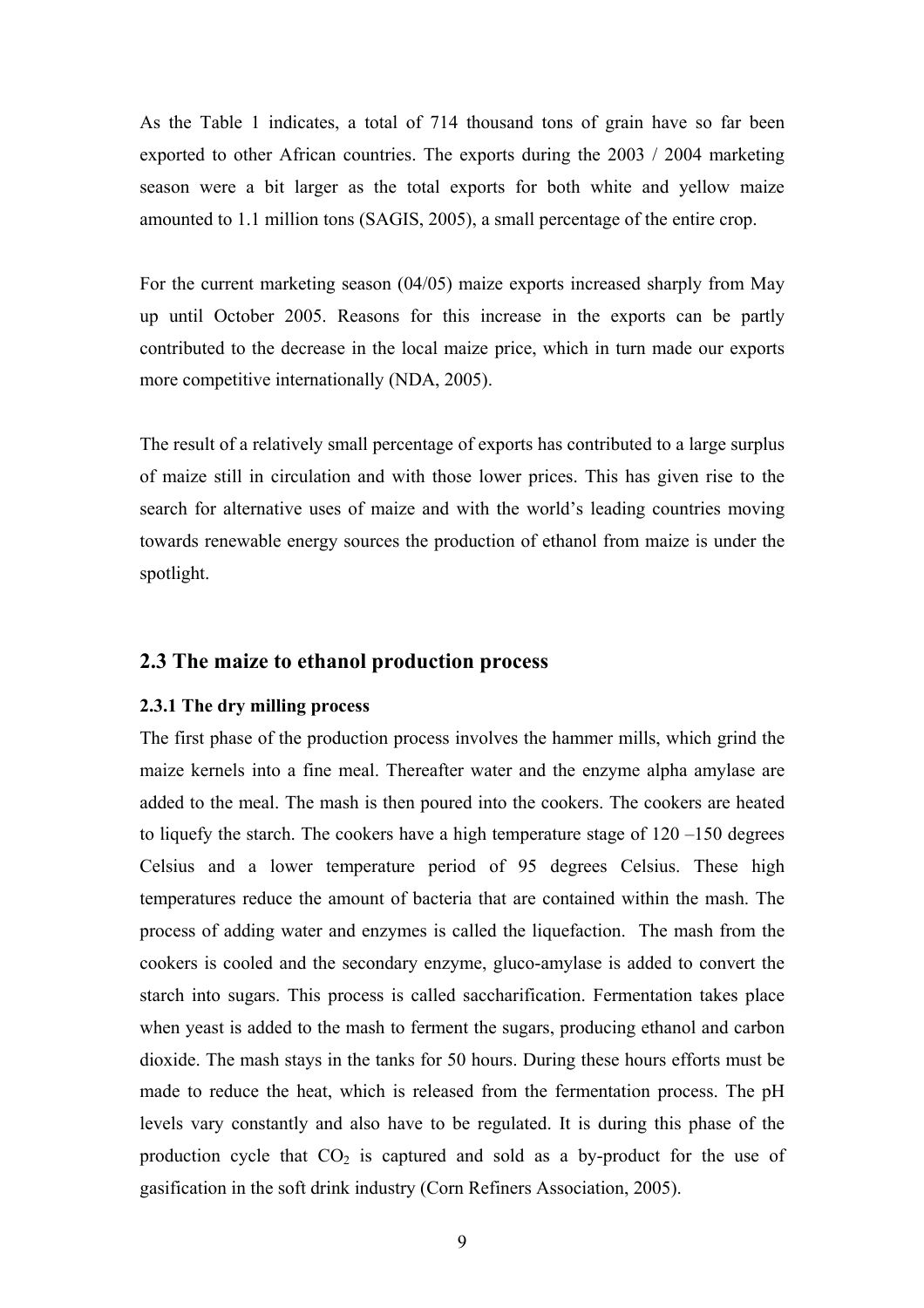

**Figure 3: Maize dry-milling process overview Source:** *University of Minnesota, 2003.*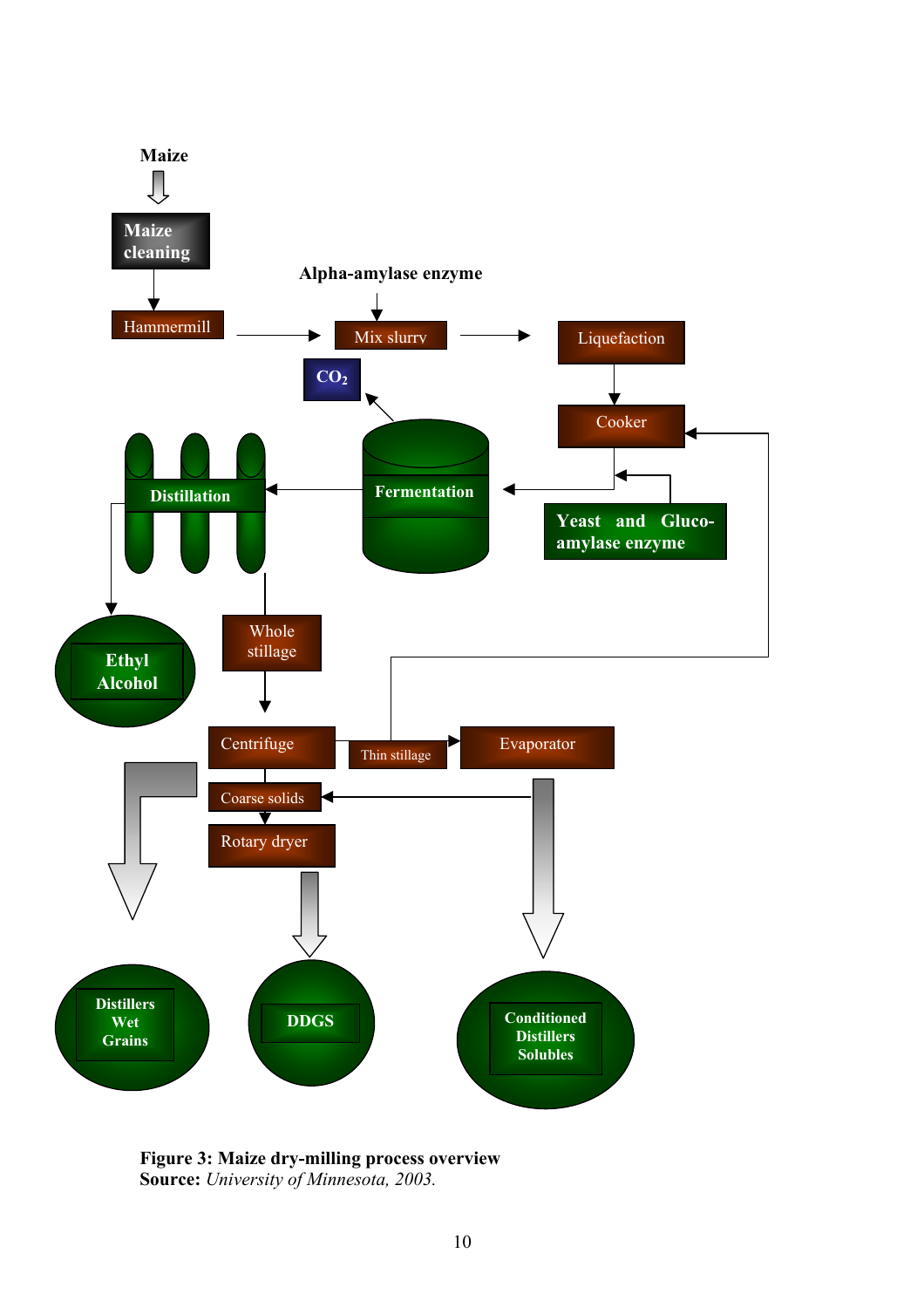The distillation process, that follows next, is the process during which the alcohol is removed from the water and solids. This leaves the top of the final column 95% pure and a residual mash and the stillage is then transferred from the bottom of the distiller to the centrifuge where it is then processed further.

During dehydration all of the excess water is removed from the solution. This is achieved by installing molecular sieves in the system that capture the remaining water and let the vaporized ethanol solution pass by. The ethanol is then denatured through the addition of gasoline. Gasoline is often used as it is relatively cheaply available and because this lower octane substance can be blended with the high-octane ethanol. Once ethanol has been produced, the residual mash is centrifuged to separate the liquid from grain residues. The liquid is then heated to remove water and concentrate the soluble materials. The grain residues or distillers grains can then be sold and fed wet to cattle within a short period of time, or be dried in rotary drum driers and together with concentrated syrup, be sold as livestock feed better know as Dried Distillers Feed with Solubles, or DDGS (Corn Refiners Association, 2005).

#### **2.3.2 The wet milling process**

The wet milling process involves the corn kernel being pre-soaked and then milled to produce three streams of germ, fibre and starch. The germ is then extracted to produce maize oil, the most important co-product of the wet milling process. Depending on the cultivars that have been planted, a bushel (25.4012 kg) of maize can have an average yield of 1.6 pounds (0.7257 kg) of maize oil (Corn Refiners Association, 2005). The fibre portion includes seed pericarp and the bran, which has a composition of 70% xylose, 23% cellulose and 0.1% lignin. The starch fraction undergoes a centrifugation and saccharification process to produce wet cake and in the end yields 2.5 pounds (1.13398 kg) of maize gluten meal. The maize gluten meal is the second most valuable product in the process. The ethanol is then distilled leaving a thin stillage, when dewatered, leaves condensed distiller's soluble with containing 20% carbohydrate and 18% protein. Consequently a condensed distiller's soluble can be sprayed onto the maize fibres and fermented to produce 13.5 pounds (6.12349kg) of maize gluten feed. A bushel (25.4012 kg) of maize yields about 31.5 pounds (14.288kg) of starch, which can be further processed into 33 pounds of sweetener (a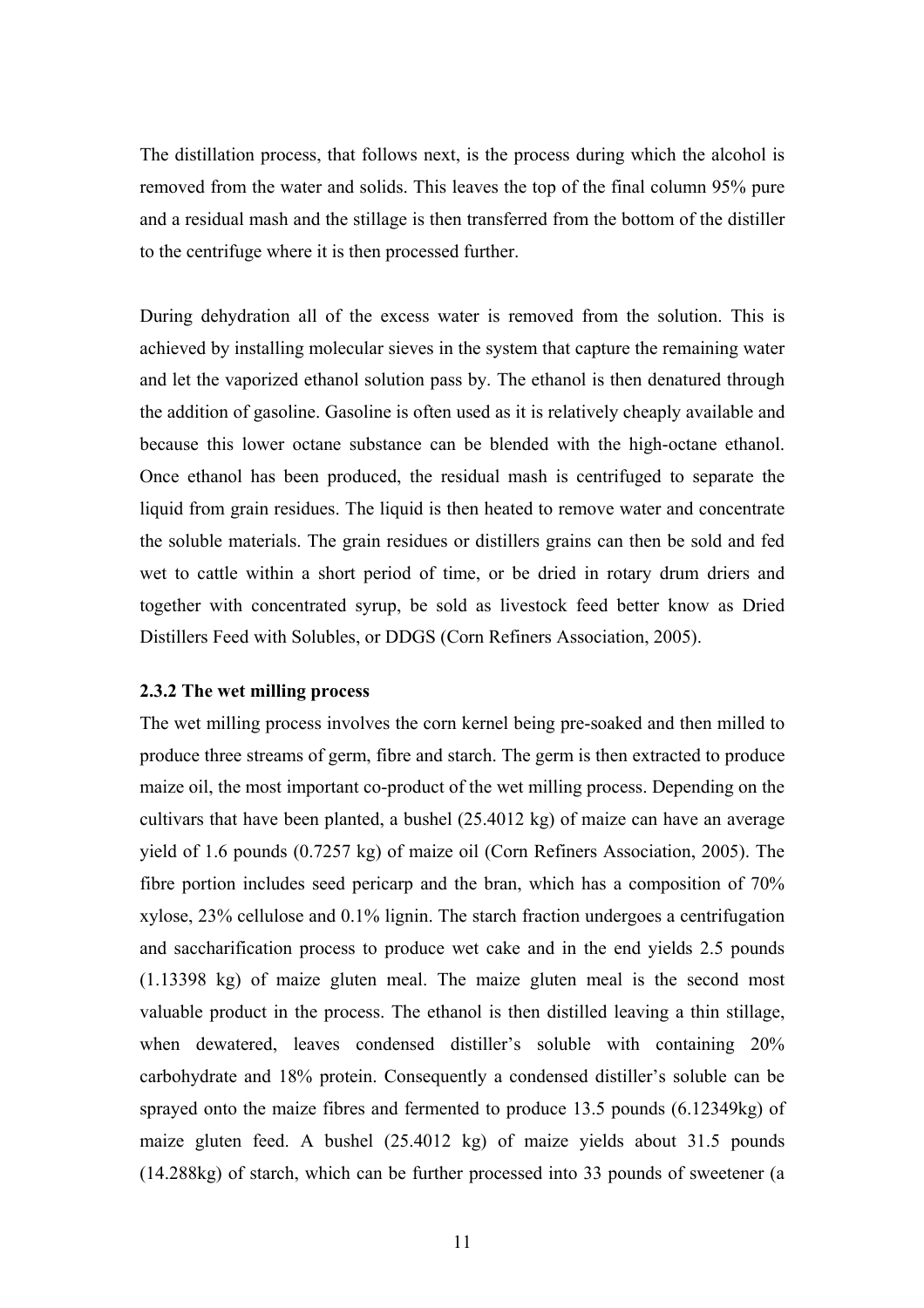high fructose maize syrup) or 2.5 gallons (9.55 litres) of ethanol (Corn Refiners Association, 2005).

#### **2.4 By-products of the dry milling ethanol production process**

When maize is used for the production of ethanol, a number of by-products are produced as a result. The by-products of the dry mill process are carbon dioxide,  $CO<sub>2</sub>$ , and a mid level protein feed commonly known as dried distillers feed with solubles or DDGS.

#### **2.4.1 Carbon dioxide**

Carbon dioxide is captured during the fermentation process. Fermentation takes place once the mash, together with yeast and gluco amylase enzymes is placed into the fermentation tank. This by-product is used in the soft drink industry and represents about 1% of the dry mill's revenue.

#### **2.4.2 Dried distillers grains with solubles**

Dried distillers grains with solubles, also know as DDGS, is said to be an excellent mid-level protein feed, with a slight deficiency in amino acids and a lower energy content, as a result of the removal of starch which takes place during the ethanol production process (Tiffany, 2002). It has been found that DDGS is approximately made up of 26% crude protein, 10% crude fat, 12% crude fibre and 11% moisture (Tiffany *et al*, 2003). The nutritional content of DDGS often varies according to the production process, the types of cultivars used, environmental factors and the level of technology employed.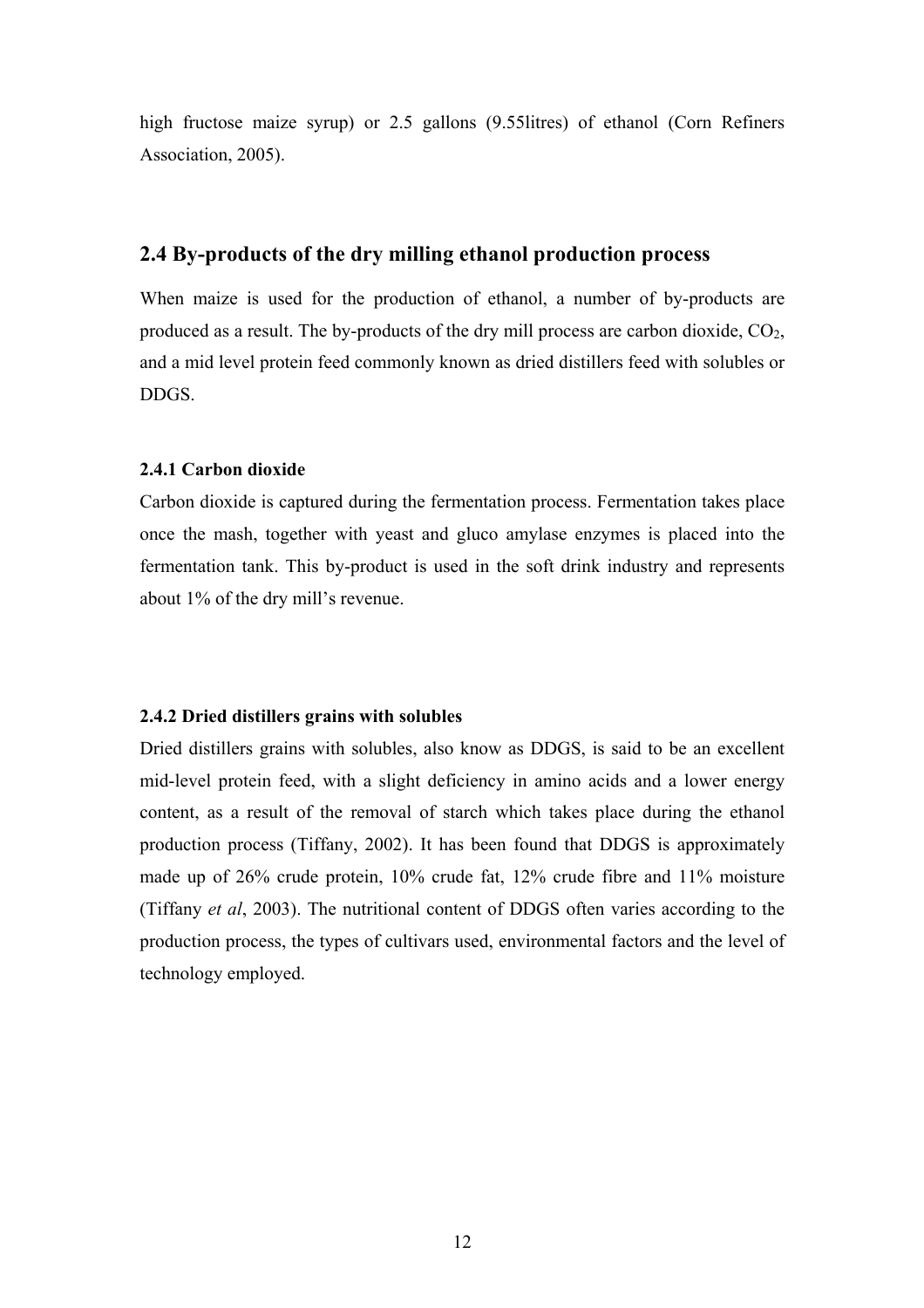| <b>Contents</b>    | $\frac{0}{0}$      |
|--------------------|--------------------|
| Protein            | 25.5-30.7          |
| Fat                | 8.9-11.4           |
| Fiber              | $5.4 - 6.5$        |
| Calcium            | $0.017 - 0.45$     |
| Phosphorus         | $0.62 - 0.78$      |
| Sodium             | $0.05 - 0.17$      |
| Chloride           | $0.13 - 0.19$      |
| Potassium          | $0.79 - 1.05$      |
| <b>Amino Acids</b> | % total amino acid |
| Methionine         | $0.44 - 0.56$      |
| Cystine            | $0.45 - 0.60$      |
| Lysine             | $0.64 - 0.83$      |
| Arginine           | $1.02 - 1.23$      |
| Tryptophan         | $0.19 - 0.23$      |
| Threonine          | $0.94 - 1.05$      |

#### **Table 2: Nutritional content variations of DDGS.**

**Source:** *University of Minnesota, 2003.* 

Table 2 represents the average nutritional values as taken by a number of different ethanol production plants throughout the USA. The University of Minnesota investigated these as part of a study. They found that the quantities mentioned, varied within the given range depending on the source, the technology used as well as the area of production. Table 3 compares the amino acids as a percentage of protein as part of different types of feed ingredients. The types of feed ingredients include maize, canola, soybean meal and DDGS.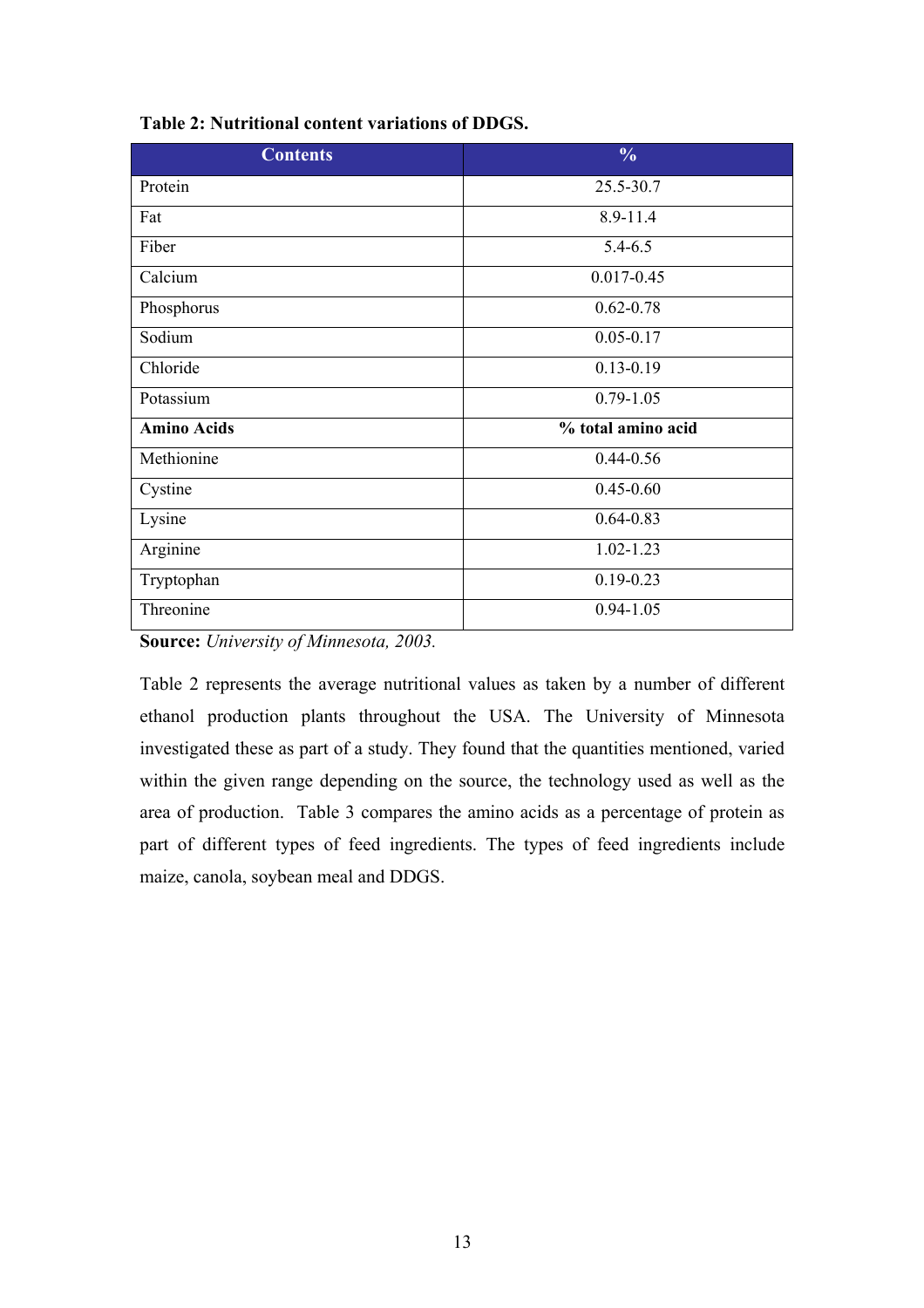| <b>Amino Acids</b>     | Soyabean<br>meal | <b>Maize</b> | Canola | <b>DDGs</b> |
|------------------------|------------------|--------------|--------|-------------|
| Methionine and Cystine | 2.6              | 4.6          | 4.5    | 3.7         |
| Lysine                 | 6.2              | 3.0          | 5.6    | 2.8         |
| Arginine               | 7.3              | 5.0          | 6.0    | 3.6         |
| Tryptophan             | 1.6              | 0.9          | 1.3    | 0.7         |
| Threonine              | 4.0              | 3.4          | 4.4    | 3.4         |

**Table 3: Ingredient amino acids (% of protein), as part of different feed ingredients** 

**Source:** *University of Minnesota, 2003.* 

Table 3 clearly indicates that DDGS is deficient in all major amino acids compared to other ingredients used in feeds. Experiments conducted in the USA have however indicated that DDGS can be mixed into the diets of all major livestock feeds without having any negative side effects. Experiments conducted by numerous institutions advise that a concentration of up to 15% can be added to the feed without causing any negative side effects (University of Minnesota, 2003).

The utilisation of DDGS does pose some problems. Firstly the product is very bulky and as a result the transport thereof is expensive. It is therefore preferable if the end consumers of the product are in close vicinity of the ethanol plant. Another reason why being in close proximity to the ethanol plant is preferable, is that wet DDGS is of a better nutrient value but only has a short shelf life, making the time period of delivery crucial.

Price sensitivity of the feed industry is also a factor that needs to be taken into account when considering the sales of DDGS. A comprehensive report, written by Loutjie Dunn of Senwesko Feeds analyses the possible inclusion rates and impacts of DDGS on the formal feed market based on different prices and quality. The report is called "*The value of DDGS to the formal feed industry in South Africa".* BFAP made use of the assumptions in Mr. Dunn's report to include realistic assumptions on the replacement ratio (RR) of maize equivalents for DDGS in the South African animal feed market. For the purpose of this study one can distinguish between two different quality levels of DDGS. The one being a higher quality products, containing a higher level of proteins and the other a lower quality product, containing a lower amount of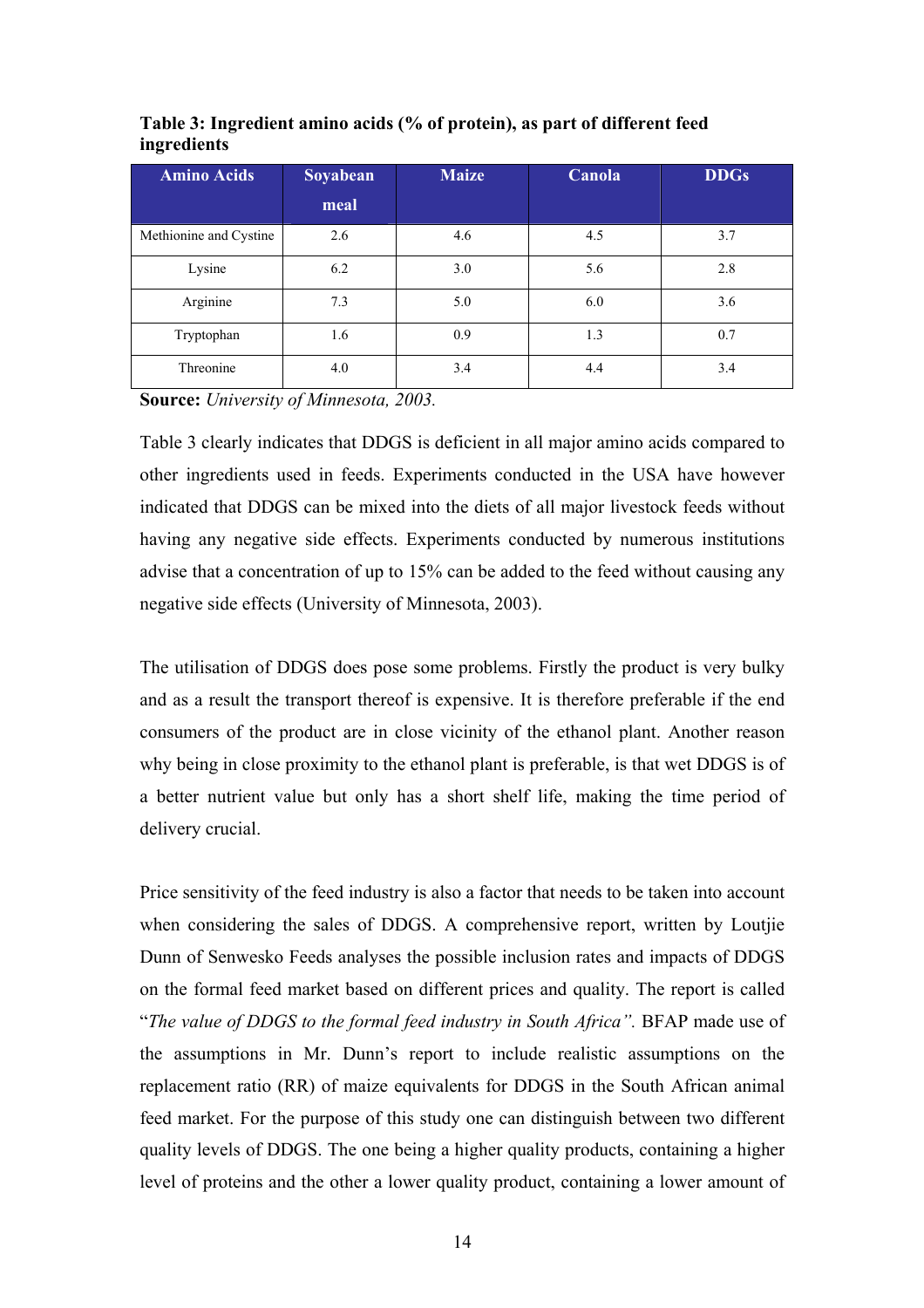proteins. When taking the quality into account and then observing the price sensitivity, it becomes clear that at R300 / ton, the higher quality DDGS might see inclusion levels of 6% in the normal feed rations of livestock while the average quality DDGS might see inclusion levels at around 3% to 3.5% in the normal feed rations (Dunn, 2005).

#### **2.5 The sugar – to - ethanol production process**

#### **2.5.1 The South African Sugar Industry**

Sugar producing areas in South Africa are generally located in Kwazulu-Natal, a small part in Mpumalanga and also in the Eastern Cape. The industry is made up of approximately 50 000 registered growers who together produce 27 million tons of sugarcane. Of these 50 000 growers, approximately 48 000 are small scale, of whom 28 600 delivered cane producing around 13% of the total crop (SA sugar association, 2005). The other 2000 are the large-scale commercial growers who produce 75% of the total crop. The milling companies produce the remaining 12% of the total crop. These 12% are mostly produced on sugar estates that the company owns.

World market prices for raw sugar have rallied strongly over the month of June, extending the gain of \$11 / ton posted during the second half of May by a \$7 / ton. These surges in prices can be attributed to sudden Chinese and Malaysian buying as well as better than expected Russian imports ( SA Sugar Journal, 2005). The market is currently, during July, at 9.00c/lb this is 42c down from its previous high of 9.42c/lb during March (SA Sugar Journal, 2005). It seems that production in other parts of the world is subject to some uncertainty, India for example has producers who are needing 40% recovery on their 2004 crop just to meet expectations. India's production will depend largely on the rains that the monsoon will bring. Brazil's sugar producers saw a disappointing end to their crop mainly due to ethanol production enjoying the lion's share of the available sucrose.

#### **2.5.2 Ethanol from sugar and bagasse**

The sugarcane to sugar production process is of a rather complicated nature. The process starts when the sugarcane is burnt to remove excess leaves and other organic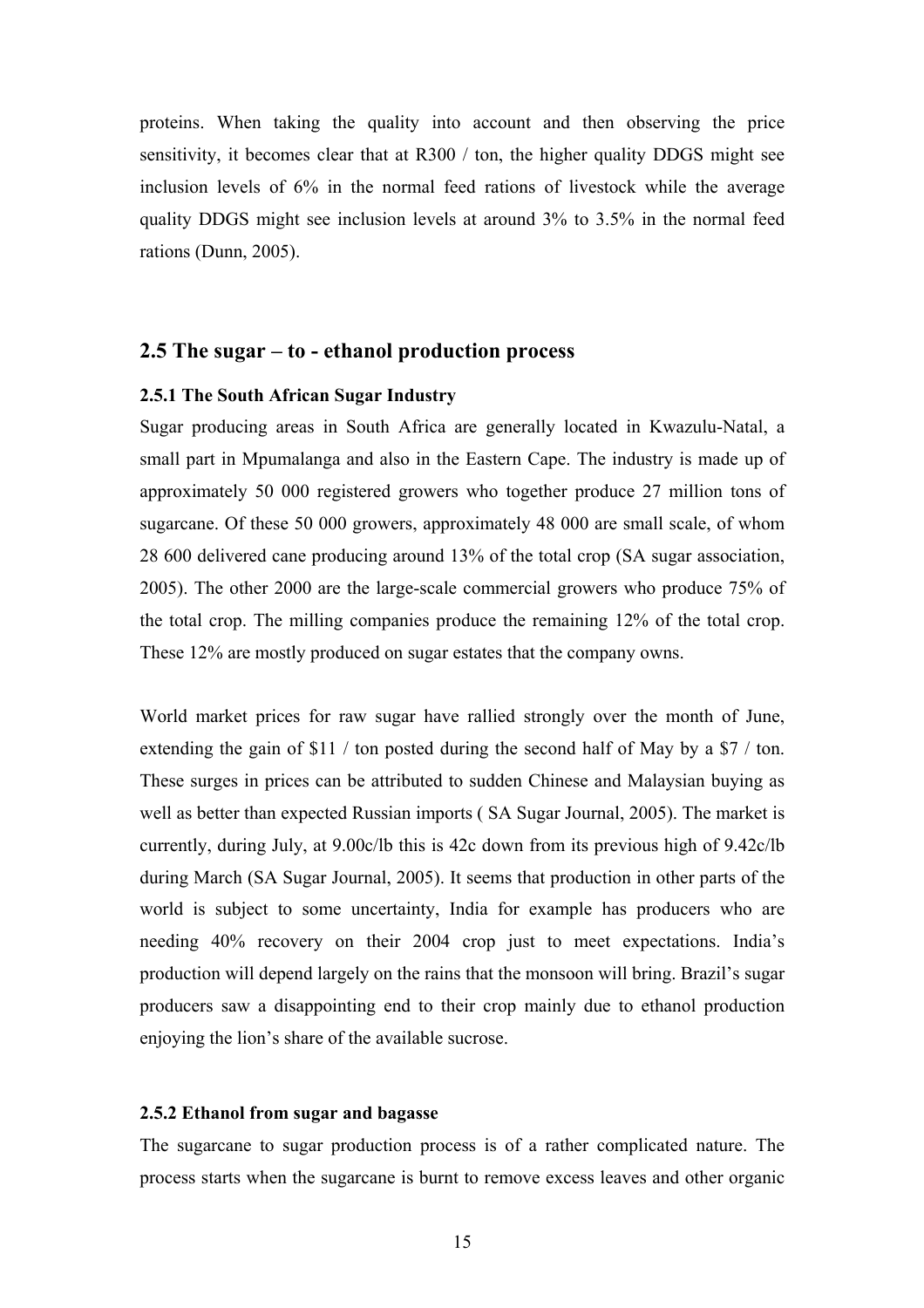matter after which it is then harvested on the field and transported to the sugar mill. At the mill the cane is crushed and the juice extracted, the byproduct of this process is known as bagasse. The juice is then further modified to form crystals after which two products, namely molasses and Sugar result. The sugar is then graded and divided into two separate categories, namely the export market and the domestic market.

Studies have indicated that 100 tons of sugarcane produces approximately 13 tons of sugar and 15 tons of bagasse (Purchase, 2005). The sugar to ethanol conversion process is estimated at around 44% meaning that of the 13 tons of sugar, 5,7 tons of ethanol can be produced. This would entail that approximately 5500 litres of ethanol can be produced from one hectare of sugar cane. Figure 4 represents this process graphically.





As the above figure shows, cane is used as the raw material. The cane is then processed into three main categories, these are Bagasse, waste products and sugar juices. A process of cleaning, crushing, juice extraction and separation achieves these results. In this example the produced bagasse is used to power a boiler and steam turbine. Bagasse is not only a waste product, it can also be used to produce ethanol. The yield for this type of production is however not that high and therefore it might not be so profitable. The bagasse to ethanol process is discussed in the next section of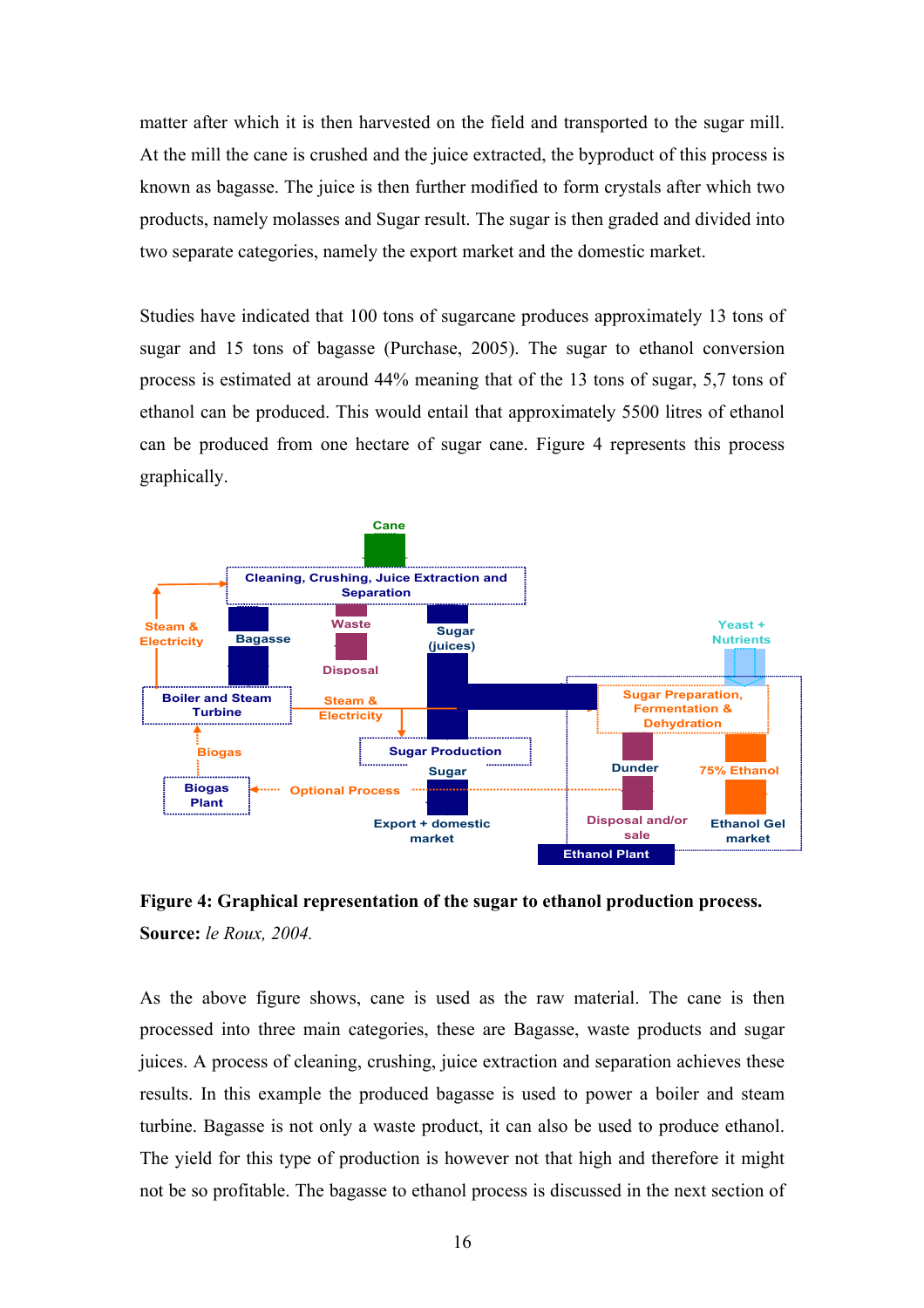this report. The sugar juices are divided into two categories, namely the high quality sugar, which is crystallised and then used for human consumption and exports, and the lower quality sugar, used for the production of ethanol. The production of ethanol from sugar then involves adding yeast and nutrients to the sugar solution. Then by a process of preparation, fermentation and dehydration the sugar solution is transformed into a 75% ethanol mixture that can be transformed into bio-ethanol gel and dunder which is some sort of energy resource that can be used to fuel the biogas plant, be disposed of or sold.

Bagasse, which is a by product of crushing sugarcane, is not a completely wasted product as it, with its starch content, can also converted to ethanol. Diagram 2 will represent this process more clearly. The bagasse to ethanol ratio is not that high. The conversion ratio is estimated at around 22,66% meaning that 15 tons of bagasse produce around 3,4 tons of ethanol (Purchase, 2005). The result is that bagasse yields a lower percentage of ethanol than sugar.



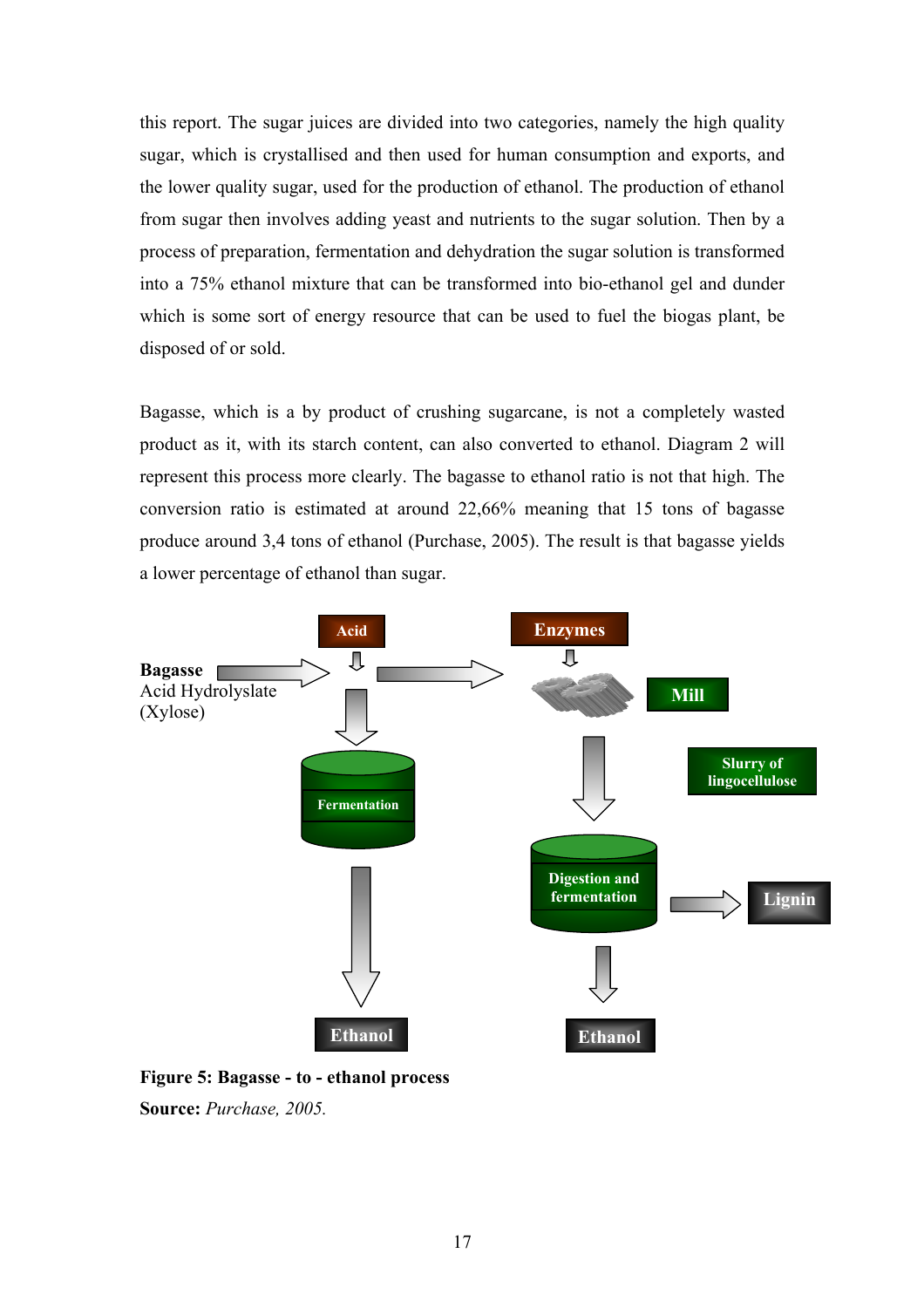The bagasse to ethanol production process, as depicted in figure 5, makes use of various chemical substances to get the final result. The first and simpler method involves adding acid to the bagasse. This slurry is then fermented and the final product is known as ethanol. Another process is the one where the bagasse is milled at first, then enzymes are added and the slurry of lignocellulose is added to a container or basin in which the digestion and fermentation process takes place. The products are lignin and ethanol (Purchase, 2005).

In early times lignin or lignosulfonates were used for leather tanning and dye baths, since then lignosulfates have been used in food products. Lignosulfates serve as emulsifiers in animal feed and are used as a raw material in vanillin. Vanillin is widely used as an ingredient in food flavours as well as in pharmaceuticals and a fragrance in some perfumes.

#### **2.6 The Sorghum – to – ethanol production process**

#### **2.6.1 The South African Sorghum Industry**

The South African Sorghum industry has seen a slight increase in the area of sorghum planted, but has experienced a dramatic increase in the total quantity of Sorghum harvested. This could mean that higher average yields have been realised over much of the production area. Sorghum production in South Africa reached a 10 year low during 2001/02 season when producers cultivated approximately 80 000 hectares. The areas cultivated increased steadily during the following season when 100 000 hectares were planted in 2002/2003 with a total production of just over the 200 000 tons (NDA, 2005). During the 2003/2004 planting season approximately 120 000 hectares of land had been cultivated with a harvest of around 340 000 tons. This has shown a substantial increase in the yield per hectare (Grain SA, 2004). The local prices of Sorghum have fallen rather steadily during the 2003/2004 harvesting season. The reason for this is that the crop's size was a lot larger than expected and that a low maize price has a negative effect on the sorghum price. Grain SA estimated that the price from the end of 2003 up until middle 2004 was around R 1350 per ton. The average price for 2004 was estimated to be around R900/ ton, this declined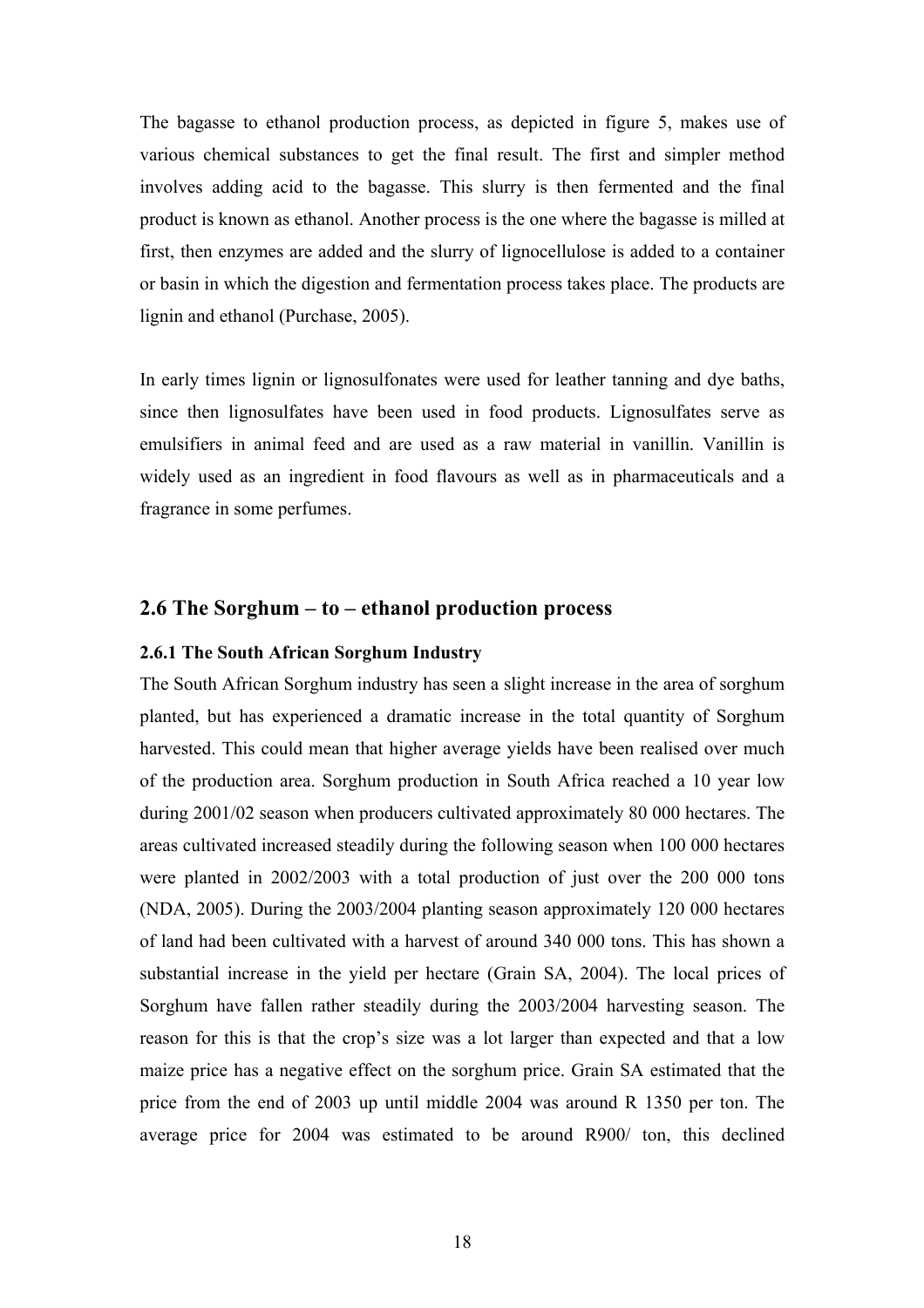significantly to reach a value of around  $R450 - R470$  /ton during the 2005 harvesting year (NDA, 2005).

#### **2.6.2 Ethanol from sorghum**

There are three different types of sweet sorghum harvesters. One is the conventional forage chopper, the second is the 'pith combine', which consists of a conventional forage chopper, modified to collect the pith fraction and to drop the rind leaf fraction back on the field. The third type of harvester is the pull type harvesters that will cut whole stalks and replace them in a windrow in the field (Rains *et al*, 1993). When producing ethanol from sorghum there seems to be a slight disadvantage in using the forage chopper. According to the research done by Rains, the passing of chopped whole stalk through the press reduces press capacity and reduces juice yield. Little juice is contained in the fibrous leaf and rind, but it absorbs juice, thus reducing the total juice that can be expressed.

Studies have revealed that sweet sorghum can produce quantities of both readily fermentable carbohydrate and fibre for conversion via enzymatic hydrolysis on a per hectare basis. In fact, some studies have found that sweet sorghum produces more carbohydrate per unit land area than maize, in certain areas of the United States (Parrish *et al*, 1985). Another difference between sorghum and maize is that sorghum does not concentrate the carbohydrates in the grain, but stores them in the stalk. Another advantage of sorghum is that the harvest season is relatively shorter than other crops, ranging between 4 to 6 weeks. Researchers believe that the challenge is to harvest the crop, separate it into juice and fibre and then to utilise each constituent for year round ethanol production (Rains *et al*, 1993).

Currently, some wet milling plants in the USA use sweet sorghum to produce ethanol. Figure 6 represents the sorghum to ethanol production process graphically. There are three product types, originating from sorghum production, which can be used for ethanol production. These products types are the grains, the sugar juice extract and the bagasse. The grains are fermented to produce ethanol and have as a by-product, dried distiller's grain. The sugar juice is fermented to produce ethanol, the bagasse can be burnt and as a result of the heat, electricity can be generated. Another use for bagasse may be the production of paper.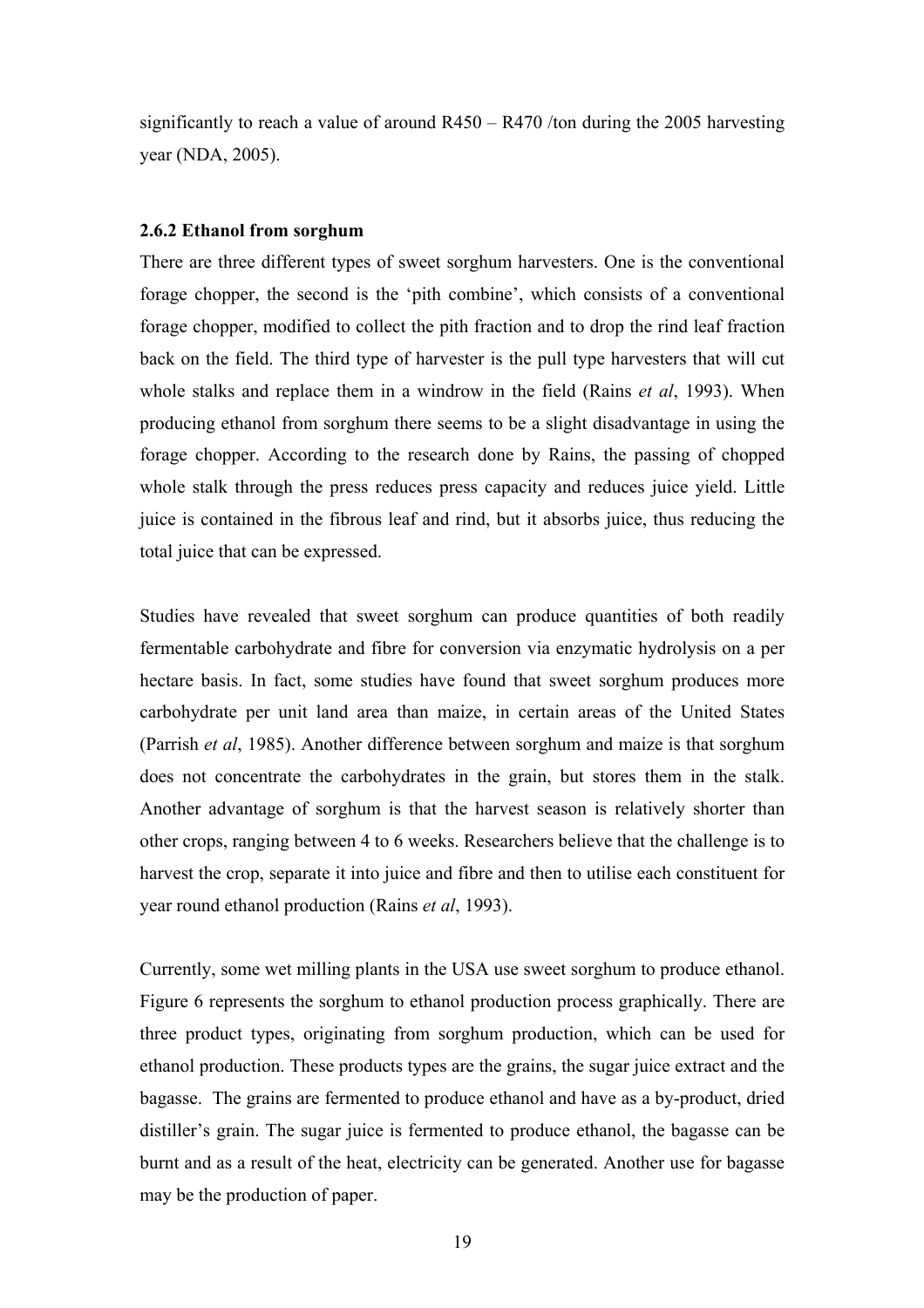When using sweet sorghum in the ethanol production process, the by-product can be used as a feed ration for animals. The composition of this by-product is relatively unknown as the sorghum to ethanol process has not been done before. It is however estimated that no modifications need to be done to the dry milling plant, so that sorghum can be used as the input.



**Figure 6: Graphical representation of the Sorghum to ethanol process Source:** *Chiaramonti et al, Energia Trasporti Agricoltura.*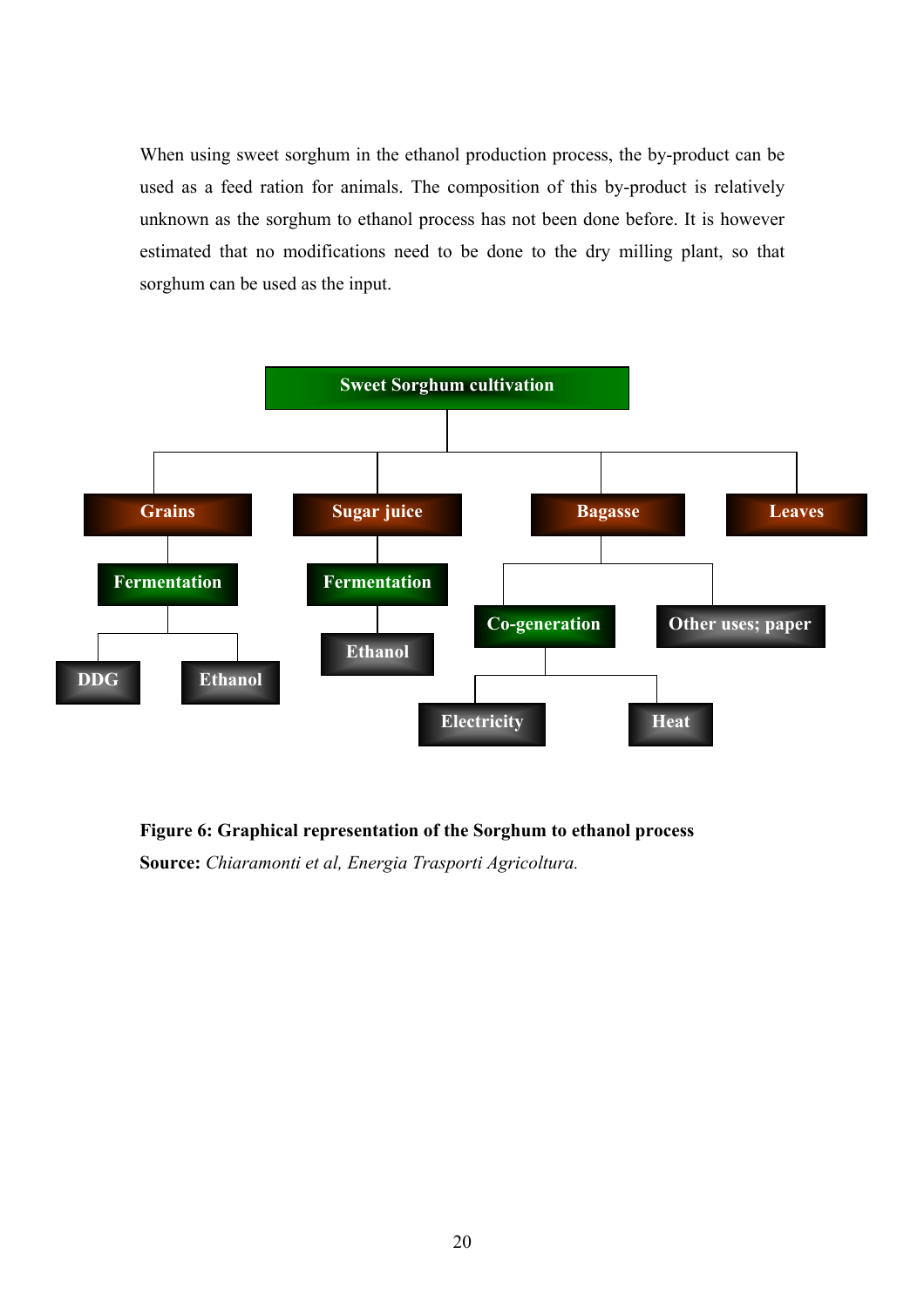# **3. Simulating the introduction of one dry mill maize-toethanol plant in the South African agricultural sector**

#### **3.1 Background to the simulation process**

The simulation process is conducted by using the BFAP Grain, Livestock and Dairy Sector Model and BFAP's ethanol plant model. The Sector model simulates a baseline, which is a projection of future values under a specific set of policy and macroeconomic assumptions. The BFAP Grain, Livestock and Dairy Sector Model is an econometric, recursive, partial equilibrium model. Identified drivers of supply and demand for the various commodities included in the model are used to simulate equilibrium by means of balance sheet principles where demand equals supply.

This section of the report is not a forecast but rather a set of scenarios based on a number of assumptions. As the agricultural industry is filled with risk and uncertainty, future planning should address a variety of possible events or scenarios. Many of these scenarios can be quantitatively simulated using BFAP's Sector Model and BFAP's ethanol plant model. The Sector model's simulation results are then plugged into the ethanol plant model, which will simulate possible cash flow surpluses or deficits that the ethanol plant might experience given the specific scenario. By running these simulations possible risks that might influence the net cash flow of the proposed ethanol plant are highlighted. The results presented in this section can by no means be stated as absolute future predictions, but possible future situations given the historic behaviour of the sector and the assumptions made in the simulation process.

#### **3.2 Assumptions**

#### **3.2.1 Baseline assumptions**

The baseline projections are grounded on a series of assumptions about the general economy, agricultural policies, weather and technological change. Macroeconomic assumptions are based on forecasts prepared by a number of institutions like Global Insight, the Food and Agricultural Policy Research Institute (FAPRI) at the University of Missouri, ABSA bank and the Actuarial Society of South Africa (for projections on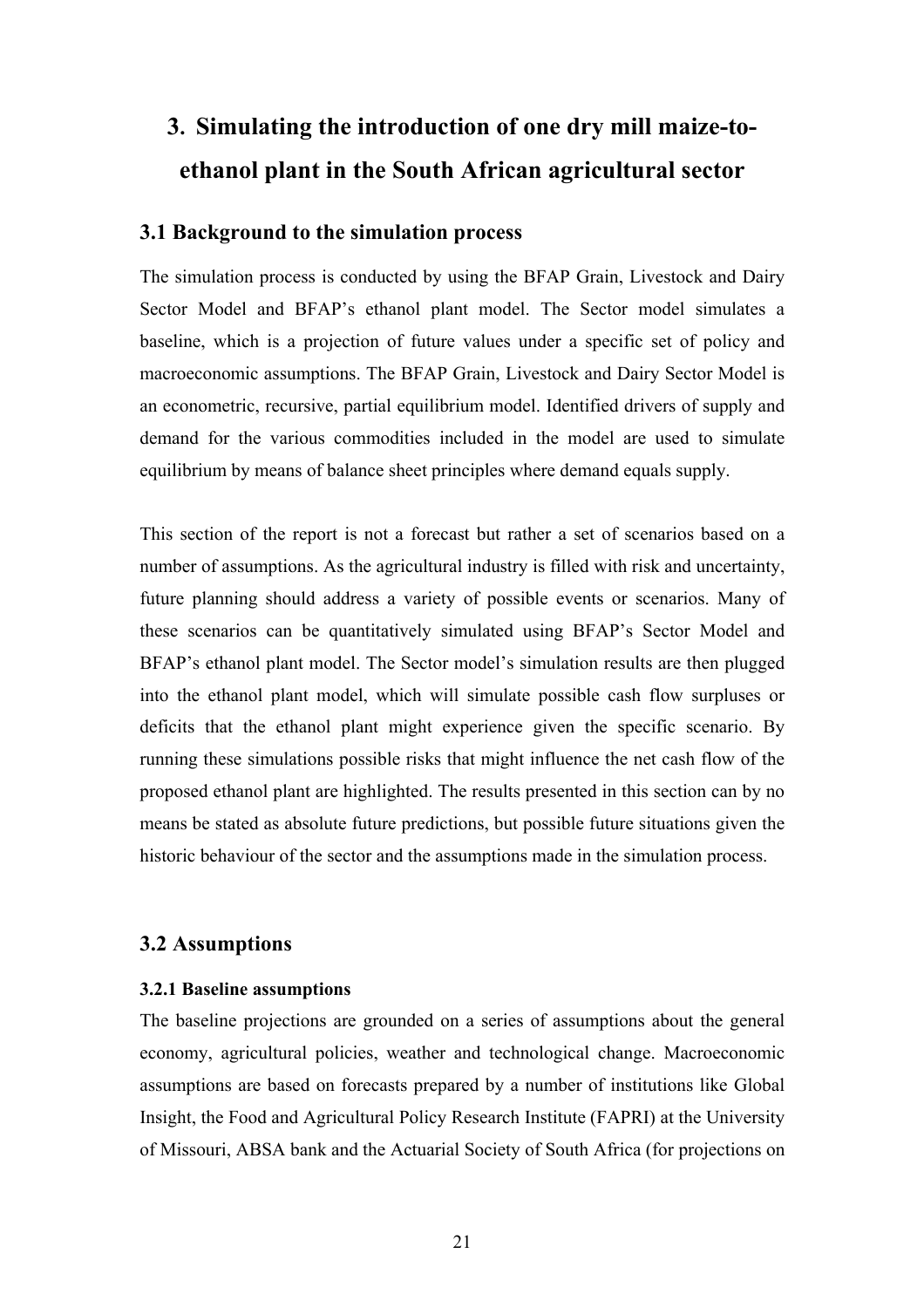population). Table 4 and 5 present the baseline projections for key economic indicators and world commodity prices in the model.

| <b>Item</b>                 |                 | 2005     | 2006     | 2007     | 2008     | 2009     | 2010     |
|-----------------------------|-----------------|----------|----------|----------|----------|----------|----------|
| Crude Oil Persian Gulf: fob | \$/barrel       | 55.00    | 56.03    | 57.07    | 58.10    | 59.13    | 60.16    |
| <b>Population</b>           | <b>Millions</b> | 47.49    | 47.64    | 47.68    | 47.65    | 47.54    | 47.39    |
| <b>Exchange Rate</b>        | SA c/US\$       | 595.98   | 640.09   | 681.69   | 722.59   | 763.78   | 805.79   |
| Real per capita GDP         | R/capita        | 16049.48 | 16627.26 | 17192.59 | 17759.95 | 18346.03 | 18896.41 |
| <b>CPIF</b>                 | Index ('00)     | 137.94   | 143.87   | 149.91   | 155.16   | 161.83   | 168.47   |

|  |  |  |  |  | Table 4: Economic indicators - Baseline projections: |
|--|--|--|--|--|------------------------------------------------------|
|--|--|--|--|--|------------------------------------------------------|

**Source: Global Insight, FAPRI, Actuarial Society, ABSA** 

| <b>Item</b>                                        |               | 2005    | 2006    | 2007    | 2008    | 2009    | 2010    |
|----------------------------------------------------|---------------|---------|---------|---------|---------|---------|---------|
| Yellow maize, US No.2, fob,<br>Gulf                | US\$/t        | 104.19  | 107.17  | 108.16  | 109.16  | 110.15  | 111.14  |
| Wheat US No2 HRW fob (ord)<br>Gulf                 | US\$/t        | 148.75  | 150.39  | 153.44  | 155.50  | 158.21  | 160.52  |
| Sorghum, US No.2, fob, Gulf                        | US\$/t        | 104.00  | 103.00  | 104.00  | 105.00  | 106.00  | 106.00  |
| Sunflower Seed, EU<br>CIF<br>Lower Rhine           | US\$/t        | 315.80  | 330.49  | 339.05  | 339.05  | 340.28  | 340.28  |
| Sunflower cake(pell 37/38%),<br>Arg CIF Rott       | <b>US\$/t</b> | 117.40  | 119.66  | 123.04  | 125.30  | 126.43  | 125.30  |
| Sunflower oil, EU FOB NW<br>Europe                 | US\$/t        | 705.00  | 727.63  | 743.48  | 745.74  | 748.00  | 750.26  |
| Soya Beans seed: Arg. CIF<br>Rott                  | US\$/t        | 278.00  | 290.81  | 304.90  | 311.31  | 311.31  | 312.59  |
| Bean<br>Soya<br>Cake(pell<br>44/45%): Arg CIF Rott | US\$/t        | 235.00  | 238.81  | 240.08  | 245.16  | 246.43  | 246.43  |
| Soya Bean Oil: Arg. FOB                            | US\$/t        | 490.00  | 502.25  | 514.50  | 521.65  | 521.65  | 525.73  |
| fishmeal price:<br>CIF.<br>World<br>Hamburg        | US\$/t        | 659.00  | 669.69  | 673.25  | 687.50  | 691.06  | 691.06  |
| Nebraska, Direct fed-steer                         | US\$/t        | 1831.00 | 1773.00 | 1742.00 | 1694.00 | 1645.00 | 1612.00 |
| U.S.<br>12-city<br>Chicken.<br>wholesale           | US\$/t        | 1478.00 | 1392.00 | 1360.00 | 1352.00 | 1348.00 | 1351.00 |
| Hogs, U.S. 51-52%<br>lean<br>equivalent            | US\$/t        | 1058.00 | 874.00  | 906.00  | 983.00  | 1067.00 | 1031.00 |

**Table 5: World Commodity Prices - Baseline projections:** 

#### **Source: FAPRI. Outlook 2005**

The most important assumptions and deterministic baseline results can be summarized as follows:

- *The new FAPRI 2005 Agricultural Outlook* is used for the projections of world prices. This outlook was published in March 2005.
- It is generally assumed that current agricultural policies will be continued in South Africa and other trading nations.
- The exchange rate for 2005 is 595.98 SA cents per US \$ after which it depreciates gradually to reach a level of 805.79 SA cents per US \$ in 2010.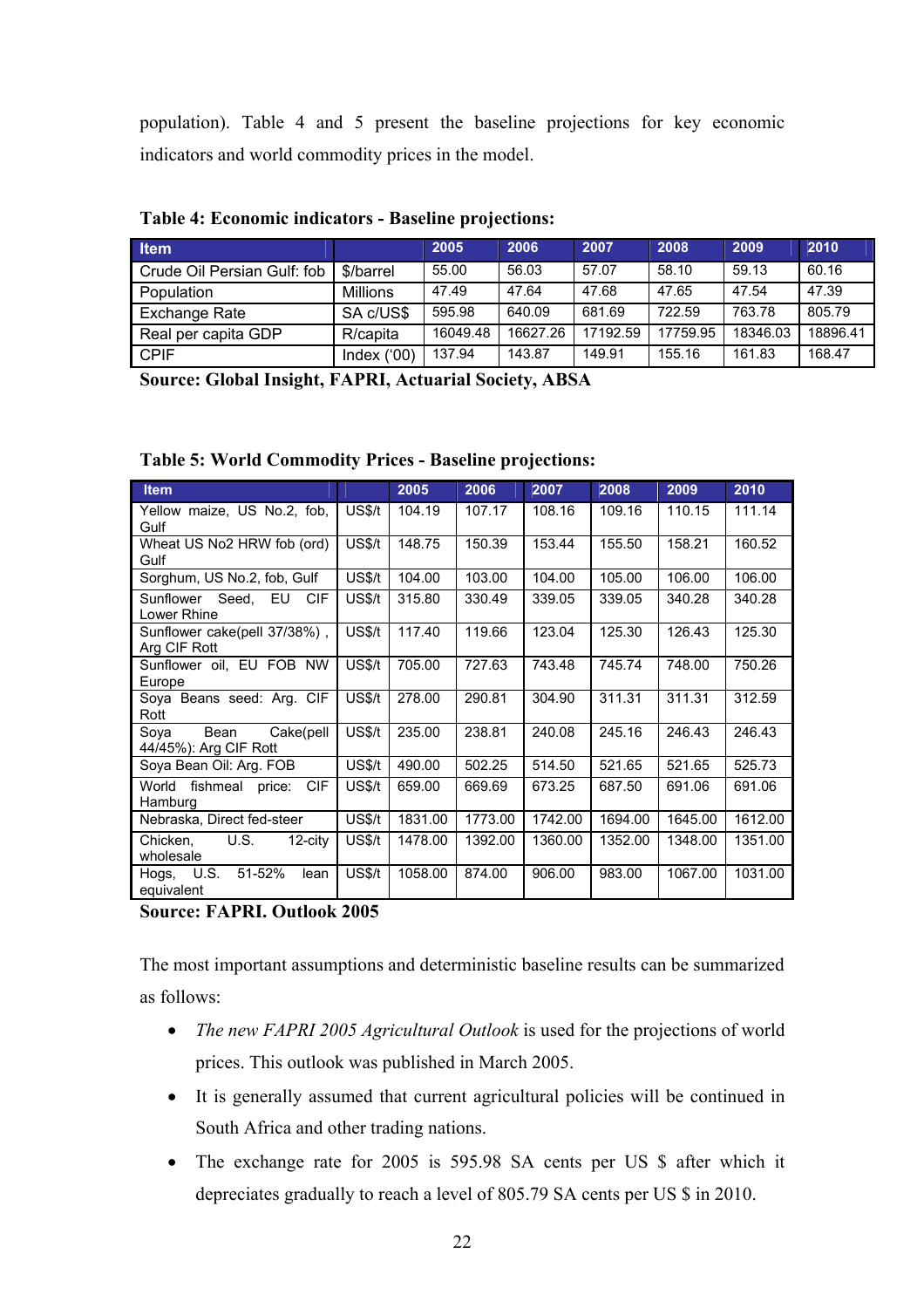Rainfall is split into the rainfall that influences the area planted and the rainfall that influences the production or yield of each summer crop, which is included in the model. The average rainfall for the past 30 years, for specific months influencing the area planted and the production is used as the assumed value. The latest published rainfall statistics have been included in the model. This implies that the actual rainfall for the summer crop production season 2004/05 has been included in the model

#### **3.2.2 Assumptions regarding the ethanol production process**

The assumption that are used for the simulation of the ethanol production process have their roots in reports gathered from the University of Minnesota as well as a report compiled by Mr. Loutjie Dunn from Senwesko feeds.

The ethanol plant model that BFAP has developed, with help of an example from the University of Minnesota, is a stochastic simulation model. The format of the model contains a complex set of equations, which are all based upon historical data, correlation matrices and valuable feedback from professionals. The model is designed specifically for a dry milling ethanol plant equipped to handle an input of around 370 000tons maize annually and produce an output of around 150 000 000 litres of ethanol, depending on the starch content of the maize used. Exogenous factors that have been identified as being critical to the ethanol production process include, the oil price, as the ethanol price is likely to be a function thereof, the exchange rate, the maize producer price, rainfall and the price that the feed market is willing to pay for DDGS.

The assumptions used in the simulations of this report are as follows:

- One ethanol plant uses 370 000 tons of maize to produce 111 000 tons of DDGS of average quality;
- Mr. Dunn's calculations show that at an average price of R300/ton, 297 170 tons of DDGS will replace 98 789 tons of other feed products. The main products that will be replaced are maize, gluten feed, hominy chop and gluten meal. Thus, according to Mr. Dunn, 297 170 tons of DDGS will replace 322 492 tons of maize equivalents in the feed market.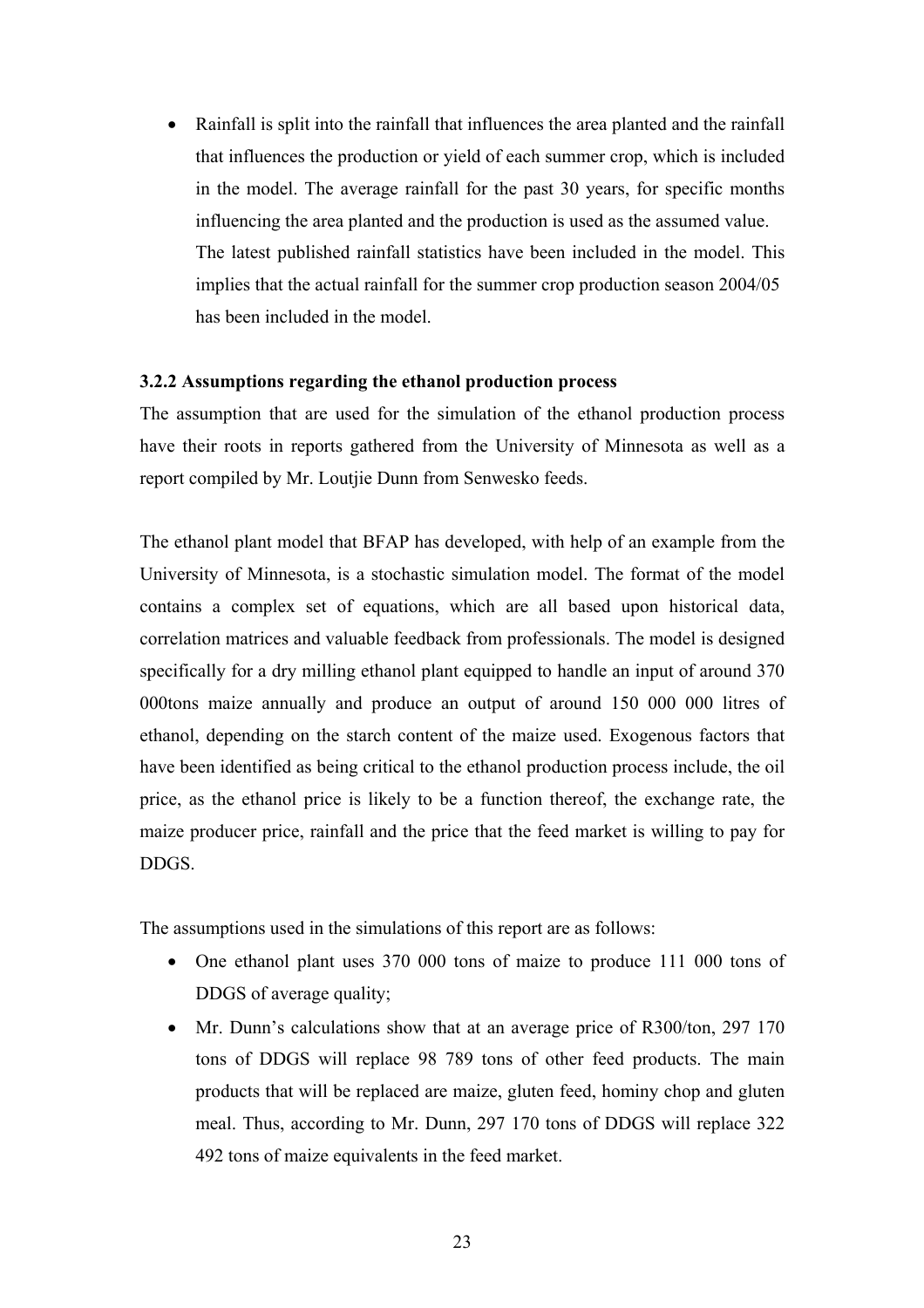• In this report the impact of only one ethanol plant that produces 111 000 tons of DDGS is analysed. Using a RR of 0.428 this plant is simulated to replace 47 508 tons of maize in the South African feed market.

**Table 6: Net increase in maize demand for 1 ethanol plant – DDGS at R300/ton** 

| <b>Item</b>                                                                  | <b>Tons</b>  |
|------------------------------------------------------------------------------|--------------|
| Maize usage by 1 ethanol plant                                               | 370 000 tons |
| DDGS tons produced by 1 ethanol plant                                        | 111 000 tons |
| Maize equivalents replaced in feed market (0,428 RR)                         | 47 508 tons  |
| DDGS consumption in market                                                   | 111 000 tons |
| Surplus DDGS in domestic market                                              | 0 tons       |
| Net increase in demand for maize in domestic market as result of 322492 tons |              |
| ethanol plant                                                                |              |

Table 6 indicates that the net effect in terms of an increase in demand for maize because of ethanol production is likely to be  $322,492$  tons  $(370,000)$  tons  $-47,508$ tons). The increase in the demand of maize will, in the simulation, be split equally between white and yellow. Meaning that the demand for these commodities will each increase with 161 000 tons respectively.

The introduction of DDGS into the feed market, not only has implications for maize and maize products, but also for feed ingredients such as wheaten bran, fullfat soya, soyabean meal, sunflower meal, fish meal and cottonseed meal. Table 7 lists the impacts of DDGS on these products in the feed market.

| <b>Product</b>  | <b>Impact on market (tons)</b> |
|-----------------|--------------------------------|
| Maize           | -47508.00                      |
| Wheaten bran    | $-19796.7$                     |
| Fullfat soya    | $-5229.3$                      |
| Soyabean meal   | 20170.3                        |
| Sunflower meal  | $-19049.7$                     |
| Fishmeal        | $-1494.1$                      |
| Cottonseed meal | $-1867.6$                      |

**Table 7: The impact of 111 000 tons DDGS on the feed market** 

**Source:** Dunn, 2005.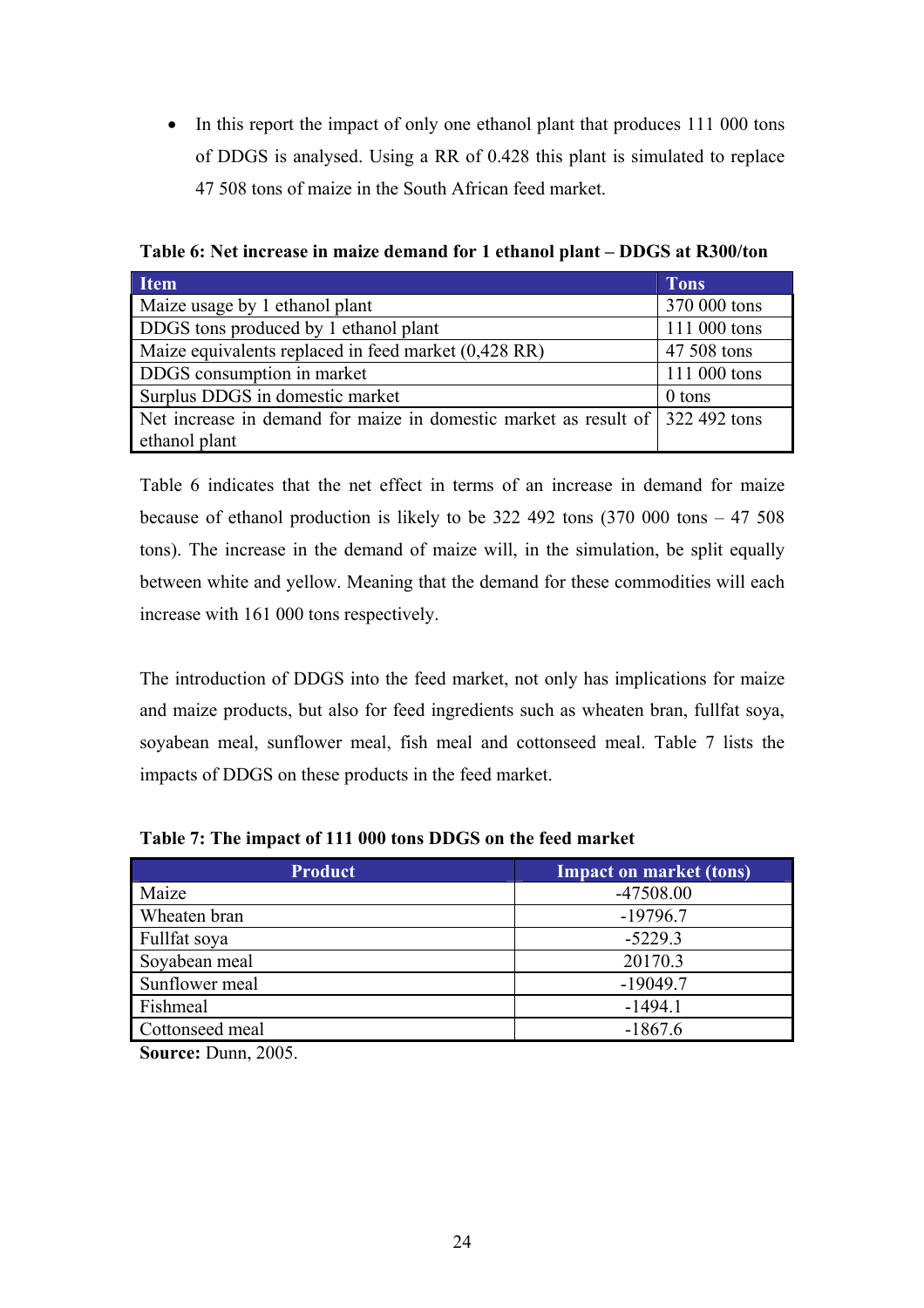#### **3.3 Scenarios**

#### **3.3.1 Scenario 1: "The new baseline"**

The assumptions for this scenario include that an additional 322 490 tons of maize are taken out of the maize market. This is the maize equivalent that will be taken out of the market given the assumption mentioned in part 3.2.2 of this report. Furthermore the model has been adjusted as to compensate for this increase in demand of maize, keeping all of the original baseline assumptions constant. This results in the model simulating a new equilibrium, given the reduced supply. For accurate results the increased demand has been split equally between the yellow and white maize sectors. Table 8 represents the increase in price from the original baseline's assumption, given the changes.  $(BL = Baseline, SCE = Scenarios)$ 

#### **3.3.1.1 The sector model's results**

| <b>Item</b>                          |       | 2007    | 2008    | 2009    | 2010     |
|--------------------------------------|-------|---------|---------|---------|----------|
| White maize production (BL)          | 1000t | 5375.5  | 5565.6  | 5662.8  | 5987.6   |
| White maize production (SCE)         | 1000t | 5375.48 | 5708.06 | 5744.48 | 6096.57  |
| White maize production (change)      | 1000t | 0       | 142.46  | 81.68   | 108.97   |
|                                      |       |         |         |         |          |
| White maize producer price (BL)      | R/ton | 1009.3  | 1061.9  | 1113.7  | 1087.0   |
| White maize producer price (SCE)     | R/ton | 1069.26 | 1095.1  | 1157.87 | 1126.28  |
| White maize producer price (change)  | R/ton | 59.96   | 33.2    | 44.17   | 39.28    |
|                                      |       |         |         |         |          |
| Yellow maize production (BL)         | 1000t | 3639.1  | 3926.2  | 3883.4  | 3998.6   |
| Yellow maize production (SCE)        | 1000t | 3639.1  | 4076.52 | 3964.44 | 4084.29  |
| Yellow maize production (change)     | 1000t | 0       | 150.32  | 81.04   | 85.69    |
|                                      |       |         |         |         |          |
| Yellow maize producer price (BL)     | R/ton | 993.3   | 907.5   | 931.9   | 924.7    |
| Yellow maize producer price (SCE)    | R/ton | 1089.45 | 952.60  | 983.85  | 981.39   |
| Yellow maize producer price (change) | R/ton | 96.15   | 45.1    | 51.95   | 56.69    |
|                                      |       |         |         |         |          |
| Total maize production (BL)          | 1000t | 9014.6  | 9491.8  | 9546.2  | 9986.2   |
| Total maize production (SCE)         | 1000t | 9014.6  | 9784.58 | 9708.91 | 10180.86 |
| Total maize production (change)      | 1000t | 0       | 292.78  | 162.71  | 194.66   |

#### **Table 8: BFAP model output given scenario 1**

As can be seen from Table 8 that the production of both white and yellow maize increased by approximately 142 460 tons and 150 320 tons, during 2008, respectively. As a result of the higher demand for both commodities, both experience increases in their producer prices. The white maize producer price for 2007 is simulated at R 1069.26 per ton, R59.96 higher than the baseline's projections, whilst the yellow maize producer price is simulated at R 1089.45 per ton, R96.15 per ton higher than the baseline's projection. The increase in the producer price moderated somewhat for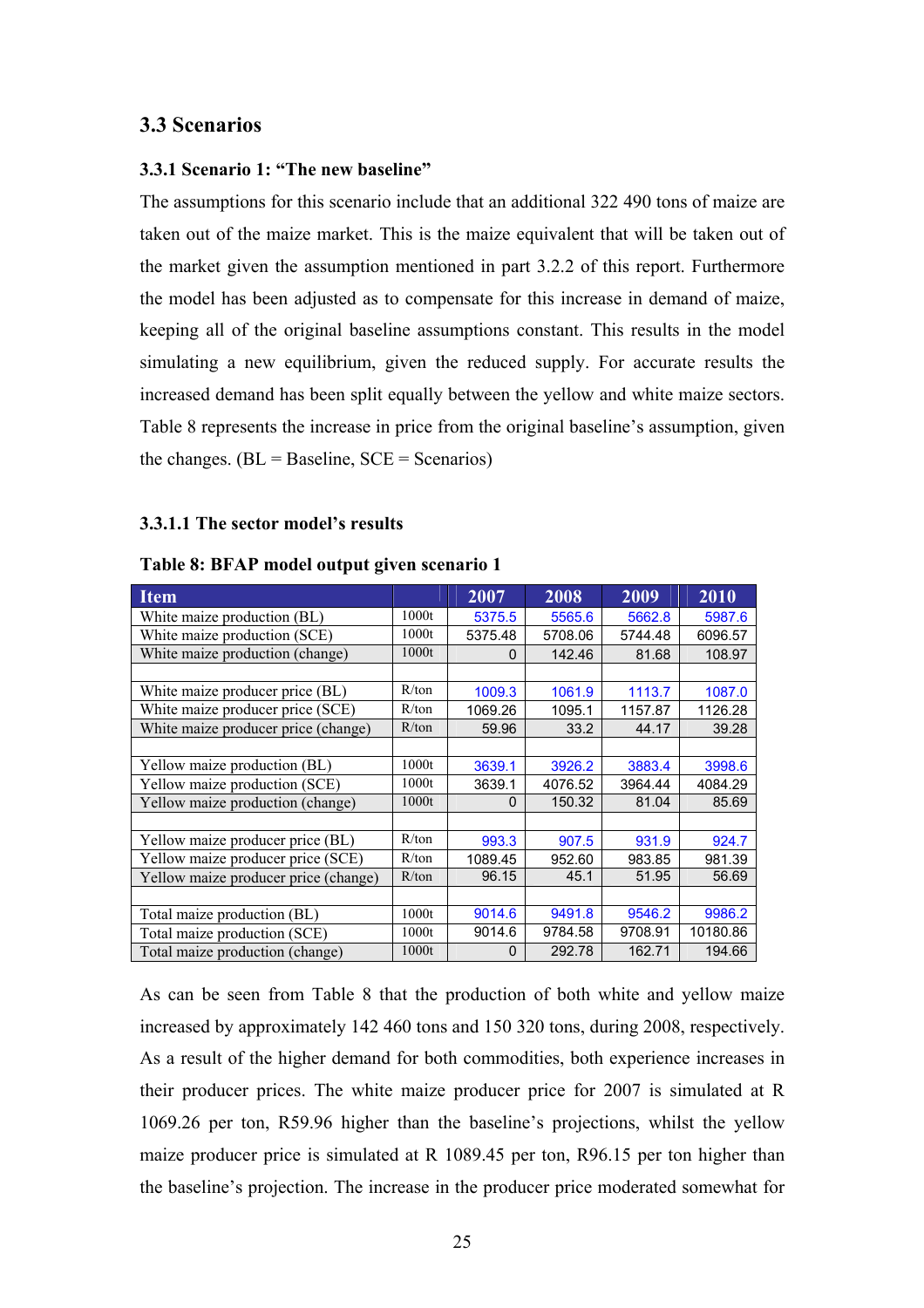the following years as the effect of the increased demand played them out. The simulation for 2010 for example, showed that the white maize producer price only changed by R39.28 per ton from the baseline.

From here onwards all simulations are run and compared to the "new baseline". This means that the assumptions of one ethanol plant becoming fully operational in 2007 resulting in a net increase in maize demand of 322 490 tons holds for all of the scenarios that follow.

#### **3.3.1.2 The ethanol plant model's results**

Taking all of these factors into account exactly as they appear in the original BFAP baseline and using the average producer price, as calculated from the values in Table 9, the ethanol plant model gives an output that represents the likely cash-flow, under the given set of assumptions. For simplicities sake the likely cash-flow has been simulated for the years 2007 and 2010, with the likely cash flows per ton maize ground, per litre of ethanol produced and the total presented in Table 9 below. Profits are preceded by  $a +$  whilst losses are preceded by  $a -$ .

| <b>Description</b>              | 2007              | 2010              |
|---------------------------------|-------------------|-------------------|
| Profit/loss per ton ground      | -R 461.89         | -R 420.02         |
| Profit/loss per denatured litre | $-R$ 1.23         | -R 0.98           |
| Total profit/loss of the plant  | -R 195 324 851.45 | -R 139 313 239.86 |

**Table 9: Profit for the ethanol plant given the assumptions of scenario 1** 

The results that are represented in Table 9 indicate just how sensitive the ethanol production process will be with respect to the critical drivers that were mentioned previously. The figures that are given in the table represent the annual total profit or loss for a specific plant. These simulations were done with the assumption that the ethanol price is R 2.72 per litre in 2007 and R 3.12 per litre in 2010. The DDGS prices that were used as inputs were R 462 per ton for 2007 and R 508 per ton for 2010. The reason for choosing a higher ethanol price in 2010 is that the baseline assumes the oil price moves to around \$60 per barrel during that year, and since the ethanol and oil price are assumed to be correlated this conclusion is made.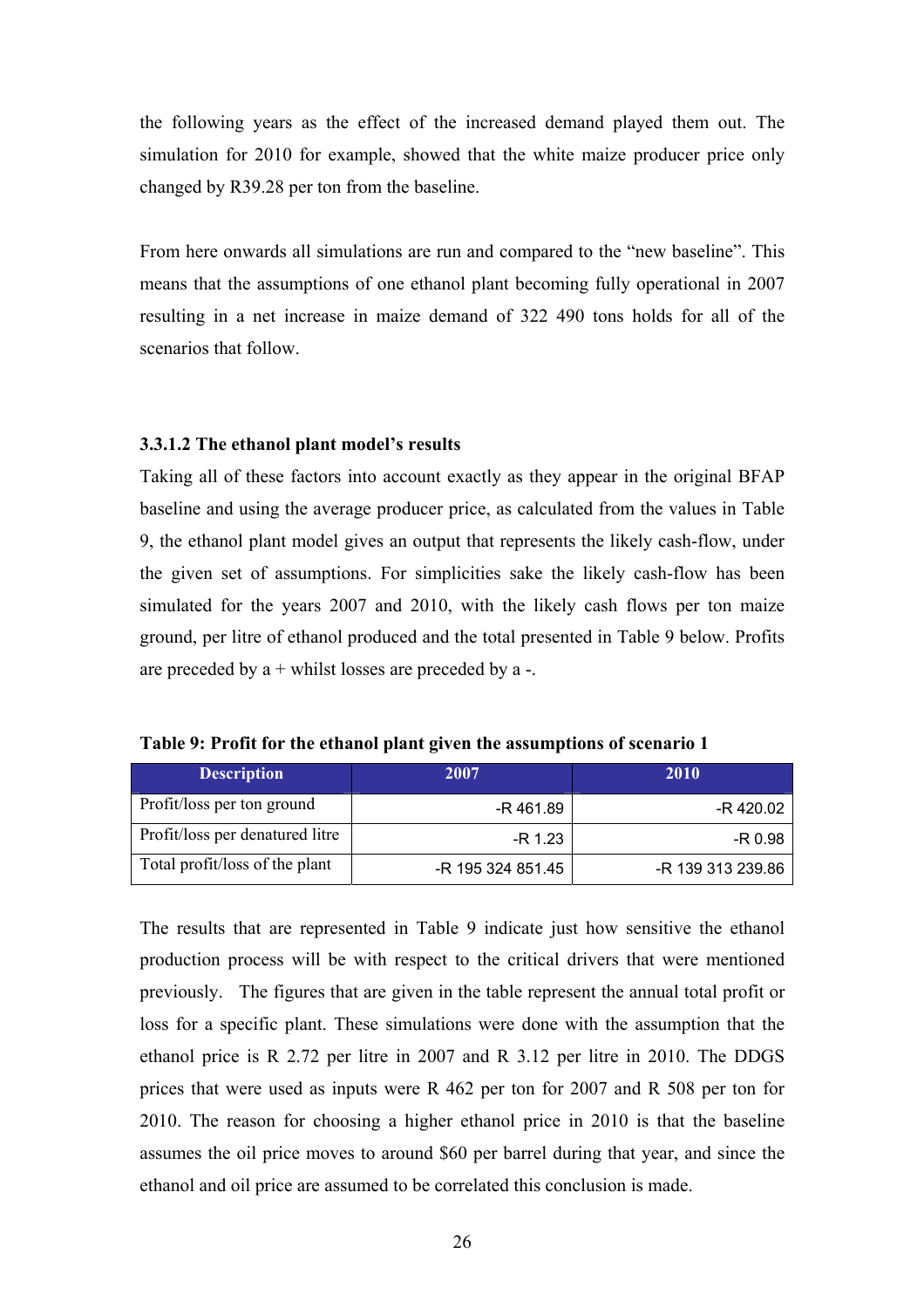# **3.3.2 Scenario 2: " Oil prices rise due to demand pull from a strengthening world economy"**

Is this scenario it is assumed that the oil price increases, as has been witnessed during the past two years, at a constant rate of 5% to reach \$69.37/barrel in 2010. The Rand/dollar exchange rate weakens to a low of R8.50/US\$ in 2008, where after it again appreciates to R7.00/US\$ in 2010.

Large maize harvests in the USA are assumed to lead farmers to use land that was previous planted under maize for soya bean cultivation. At the same time Argentina is assumed to experience a drought in 2007, which in turn reduces their production. As the world economy is still growing at a good rate, the demand for maize grows and world prices rise by 10% from the baseline to \$118.98/ton in 2007.This gives the South African ethanol industry no option but to source local maize.

Rainfall is one of the factors that affects the South African maize production the most. In this scenario it is assumed that, on average, the South African maize producing areas experience good rainfall early in the 2005/2006 production season and as a result farmers decide to plant maize as opposed to other crops. The second half of the season, is however somewhat drier resulting in the yields of both yellow and white maize being reduced by 10% from the baseline. The exact opposite is assumed for the 2006/2007 season. The planting season is dry, resulting in fewer plantings whilst the second half of the season is wetter resulting in yields being 10% higher than in the baseline.

#### **3.3.2.1 The sector model's results**

In 2006 producer prices rise above those of the baseline where they remain until 2010. In this scenario the average producer prices for the period 2007-2010 are R1156.597/ton for white maize and R1019.29/ton for yellow maize. The dip in producer prices below baseline levels in 2010 could be due to the appreciation of the exchange rate in that year.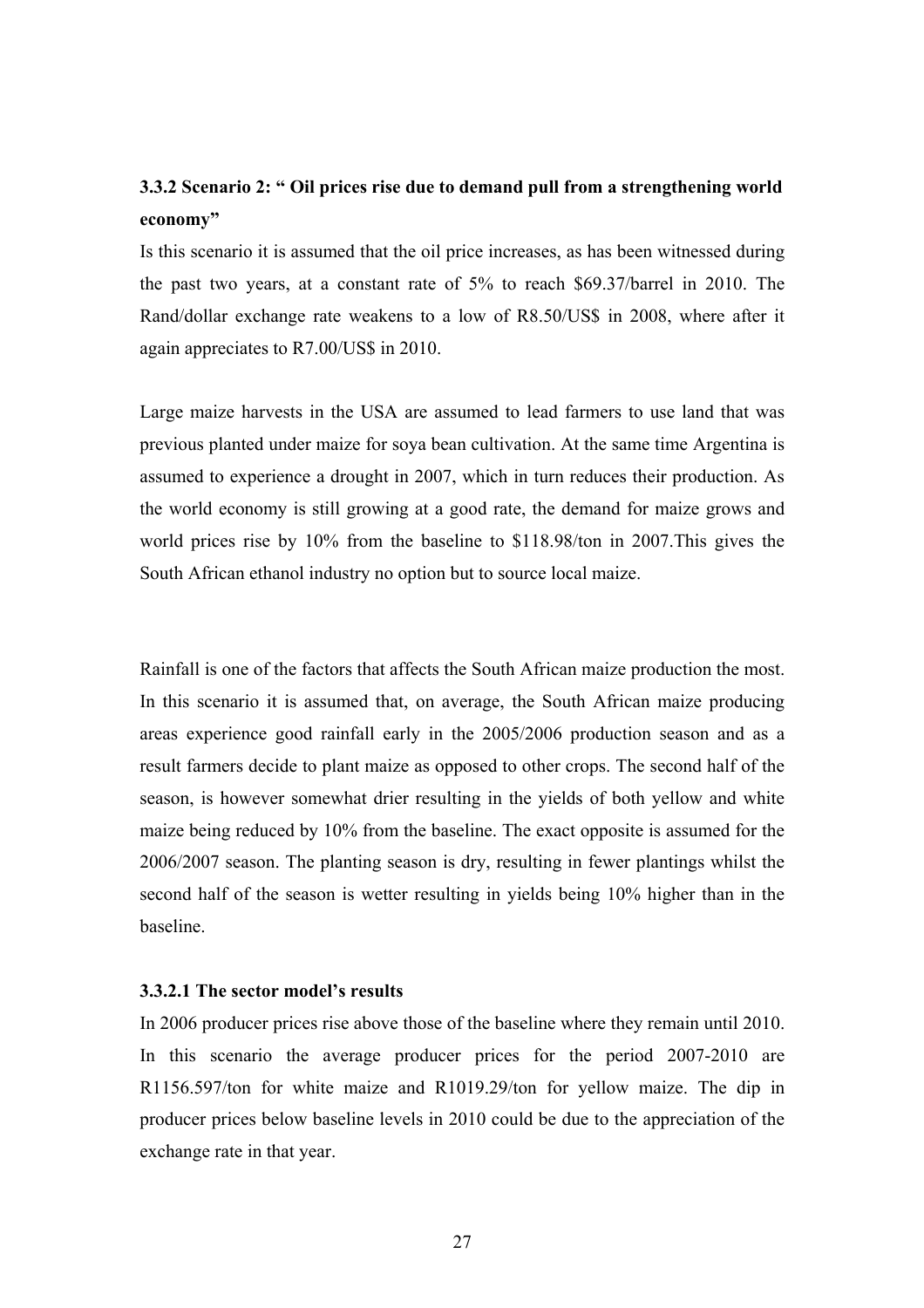For the period 2007-2010, the level of white maize area planted and production increases to an average of 2.5% above the baseline, while yellow maize increases by an average of 0.5% above the baseline. White maize reaches a high of 6 158 251 tons in 2010 after a gradual annual increase. Yellow maize production reaches o high of 4 097 015 tons in 2008 following the highest yellow maize producer price of the period at R1130.80/ton in 2007.

Interestingly with one active ethanol plant, white and yellow maize ending stocks gradually increase over the period 2007-2010 to reach 1 601 183 tons and 1 131 307 tons in 2010.

The greatest percentage deviations from the baseline take place in exports and imports. White maize exports increase by an average of 11% above the baseline, while yellow maize exports increase to an average of 1.3% above the baseline for the period. Imports of white maize decline to reach an average of 81% below the baseline. Yellow maize imports decline by an average of 6% below the baseline.

Figures 7, 8 and 9 show the projected baseline and scenario producer prices and volumes for both white and yellow maize over the period 2007-2010.



**Figure 7: Domestic maize producer prices for scenario 2.**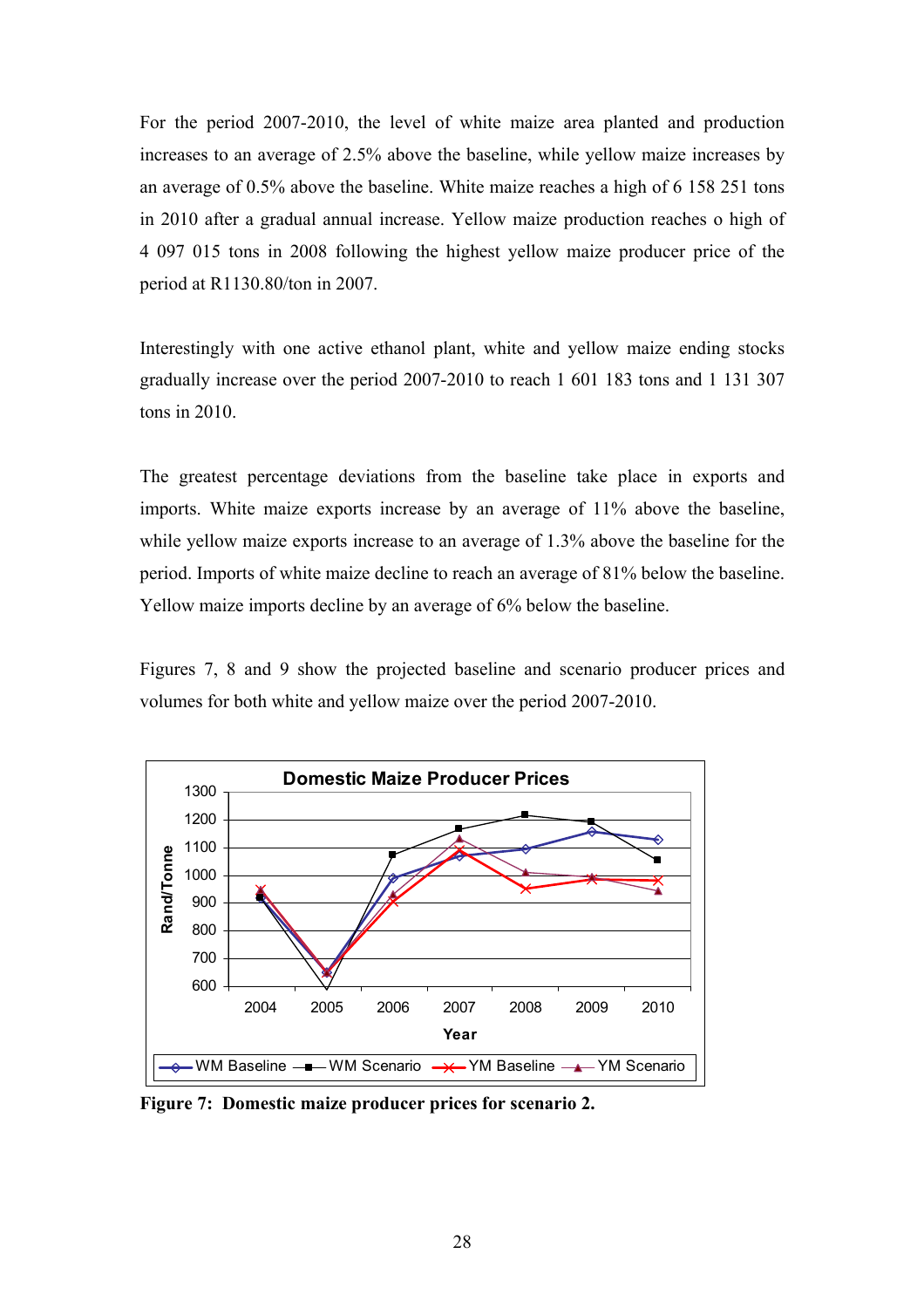

**Figure 8: White maize baseline and scenario 2 volumes.** 



**Figure 9: Yellow maize baseline and scenario 2 volumes** 

#### **3.3.2.2 The ethanol plant model's results**

The assumptions, exactly as they appear in section 3.3.2 are plugged into the ethanol model together with the relevant results, which have been simulated by the BFAP sector model. In short the scenario represents more favourable conditions for the trend toward renewable energy. The oil price is assumed to at a rate of 5% from 2006 up until 2010 and it is believed that this is mainly driven by the growth of the major world economies. The exchange rate weakens at first but then strengthens again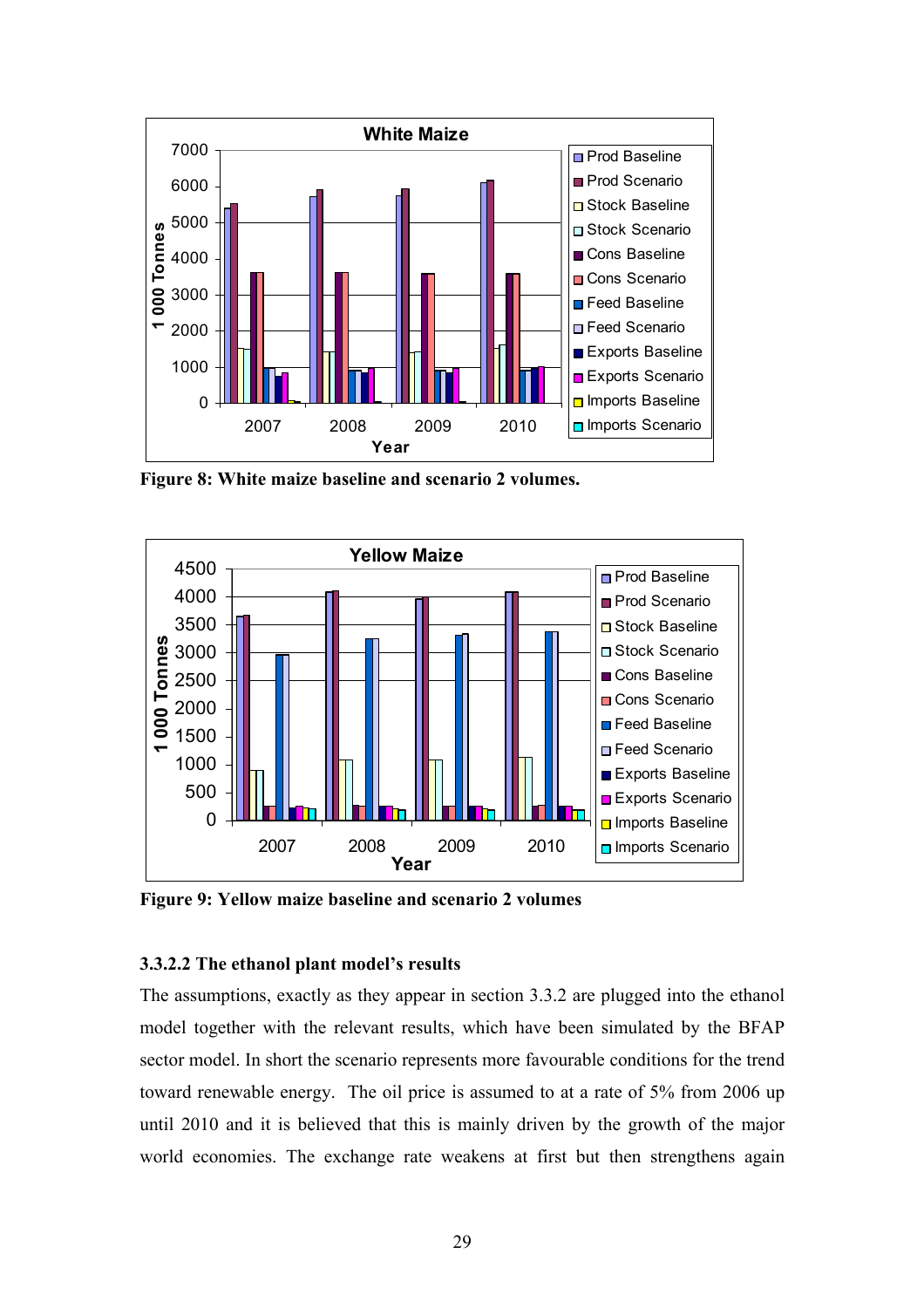towards 2010, creating some leeway for the ethanol plant to make positive profits. The results of the simulation are represented in Table10 , below.

| <b>Description</b>         | 2007              | 2010              |
|----------------------------|-------------------|-------------------|
| Profit/loss per ton ground | -R 668.23         | $+ R89.26$        |
| Profit/loss per litre      | -R 1.70           | $+ R 0.14$        |
| Total profit/loss of plant | -R 231 034 530.32 | + R 21 151 938.75 |

**Table 10: Profit for the ethanol plant given the assumptions in scenario 2** 

Scenario 2 represents a more positive picture. This, on the back of a increasing oil price and a strengthening Rand and a somewhat lower maize price, as simulated by the BFAP sector model. Again some correlation between the oil price and the ethanol price is assumed and as the oil price moves towards \$70 per barrel, over the 4-year period, the ethanol also moves into its upper ranges. An ethanol price of R2.85 per litre is assumed for 2007 while an ethanol price of R 3.12 per litre is assumed for 2010. Furthermore 2007 is simulated with a DDGS price of R 491 per ton whilst the DDGS price in 2010 is assumed to be around R 556 per ton. The simulation results indicate that the ethanol plant is likely to make a loss at first but then turns favourable, as the economic conditions for renewable energy improve.

#### **3.3.3 Scenario 3: "Lower oil prices and a weakening world economy"**

In this scenario it is assumed that the world economy is cooling down. This leads to lower oil demand and the average oil price decreasing annually with \$5/barrel. The price of crude oil falls from \$45/barrel during 2006 to \$25/barrel in 2010. The lower oil prices result in lower freight rates of all major shipping lines. The slow down also results in the, average exchange rate weakening annually by R0.50 /US\$. This means that the value of the Rand drops from R6.40/US\$ in 2005 to an average of R9.00/US\$ in 2010.

The world grain prices are assumed to increase by 10% to \$118.98/ton. This is equivalent to the assumption made, regarding world grain prices in scenario 2.

The 2006/07 production season starts off with some good rainfall but then has a slightly drier year, resulting in a 20% lower yield being realised. 2007/08 experiences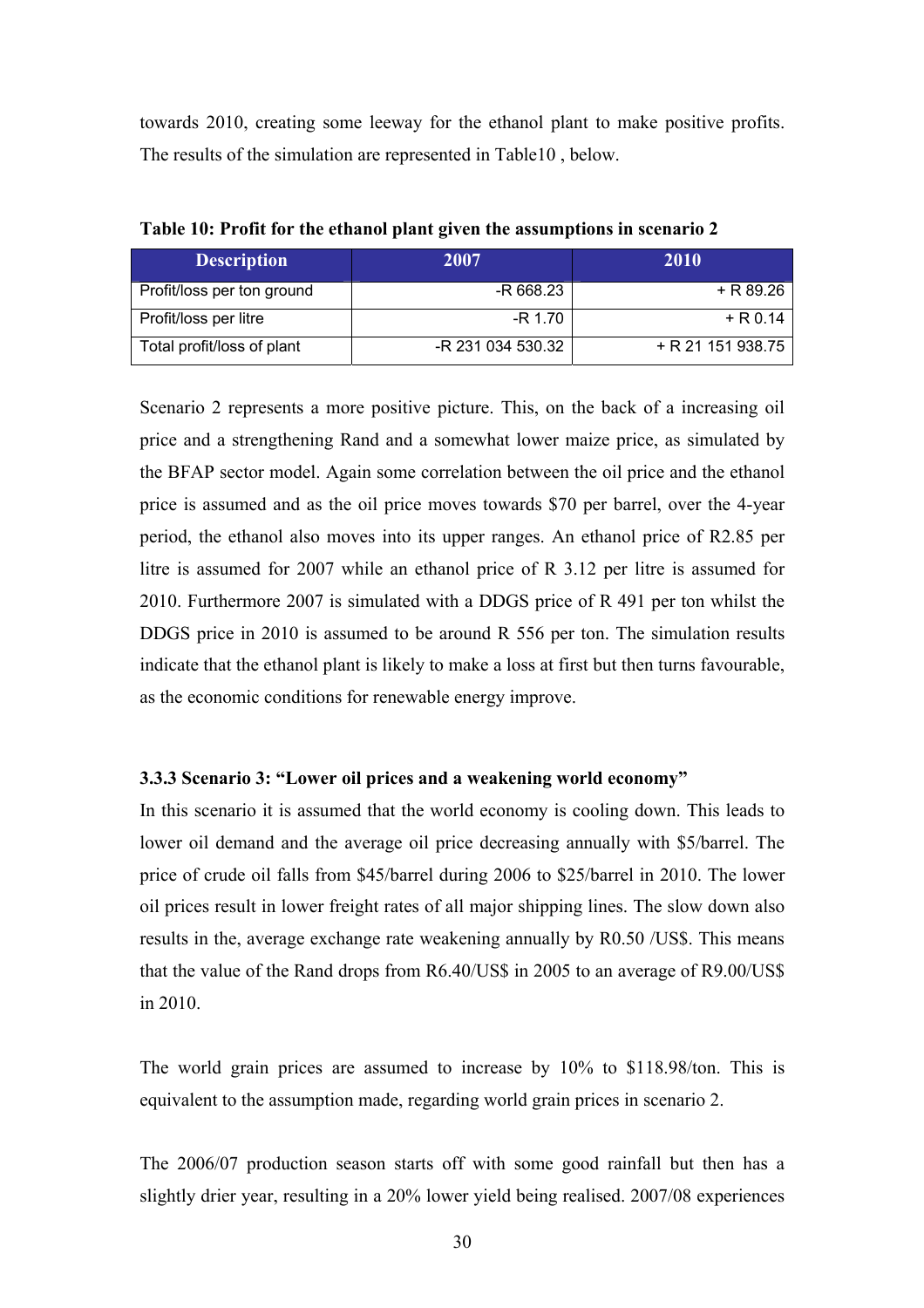a similar situation, good rainfall at first and then a weaker rainfall period in the second half of the season, again resulting in 20% below baseline average yields. 2008/09 experiences the opposite to the previous two years, normal rainfall during the first half of the season and then above normal rainfall during the second half of season resulting in a 20% increase in the yield for both white and yellow maize.

#### **3.3.3.1 The sector model's results**

White maize producer prices remain above those of the baseline from 2005 to 2009 after which they drop below the baseline in 2010. Yellow maize producer prices increase until 2007 when they drop and seem to level off and then start declining. The movements of the baseline and scenario prices are best seen in Figure 10. The average simulated white maize price during 2007-2010 is R1159.39/ton while the average yellow maize is over the same period is R983.58/ton for this scenario.

White maize production increases over the period to reach 6 181 270 tons. White maize production remains above the baseline at an average of 6%. After a spike in production to 4 084 410 tons in 2007 (a 12.24% deviation from the baseline), yellow maize production remains relatively constant for the rest of the period.

After the high of 1 801 610 tons of white maize ending stocks in 2005, they drop to 1 490 420 tons in 2006. During 2007-2010 stocks gradually increase to reach 1 741 940 tons (15% above the baseline level) in 2010. Yellow maize ending stocks follow a similar pattern with a spike in 2004 to 1 223 710 tons after which they decline to 815 750 tons in 2005. Yellow maize stocks then gradually increase to 1151 100 tons in 2010. As in scenario 1, the total maize ending stocks tend to increase over the period 2007-2010 despite ethanol production taking place.

White maize exports increase over the period 2007-2010 to an average of 21% above the baseline, with the highest volume of exports being 1 123 000 tons in 2009. After 2005 yellow maize exports also tend to increase in volume at levels above those of the baseline to reach 260 380 tons in 2010. White maize imports decrease to zero in 2009 and 2010. Yellow maize imports, on the other hand, increase to 214 150 tonnes in 2006 after which they begin to decline, reaching a level of 128 040 tons in 2010. Yellow maize imports remain below baseline levels for the period 2006-2010.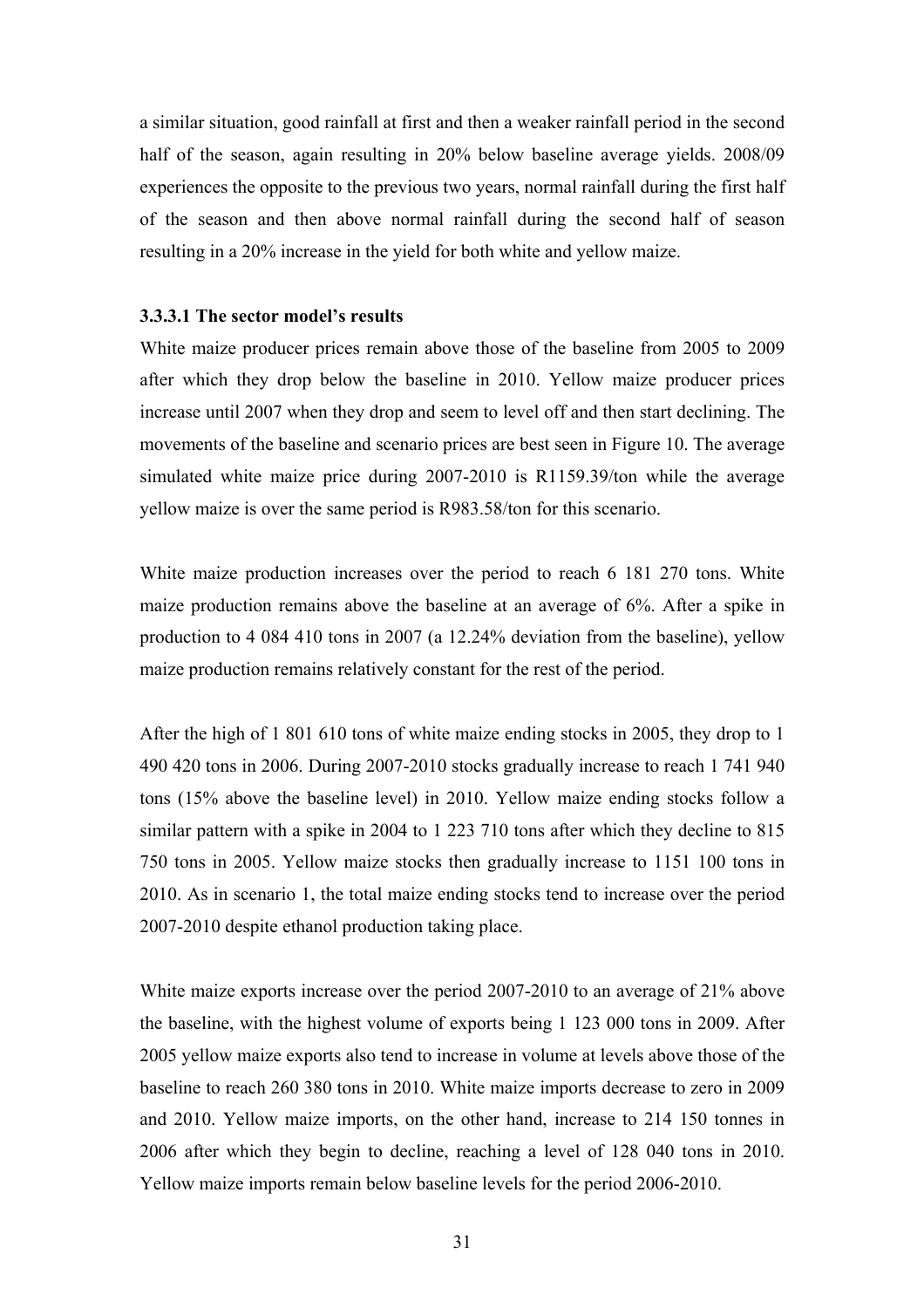Figures 10, 11 and 12 show the projected baseline and scenario producer prices and volumes for both white and yellow maize over the period 2007-2010.



**Figure 10: Domestic maize producer prices for scenario 3** 



**Figure 11: White maize baseline and scenario 3 volumes**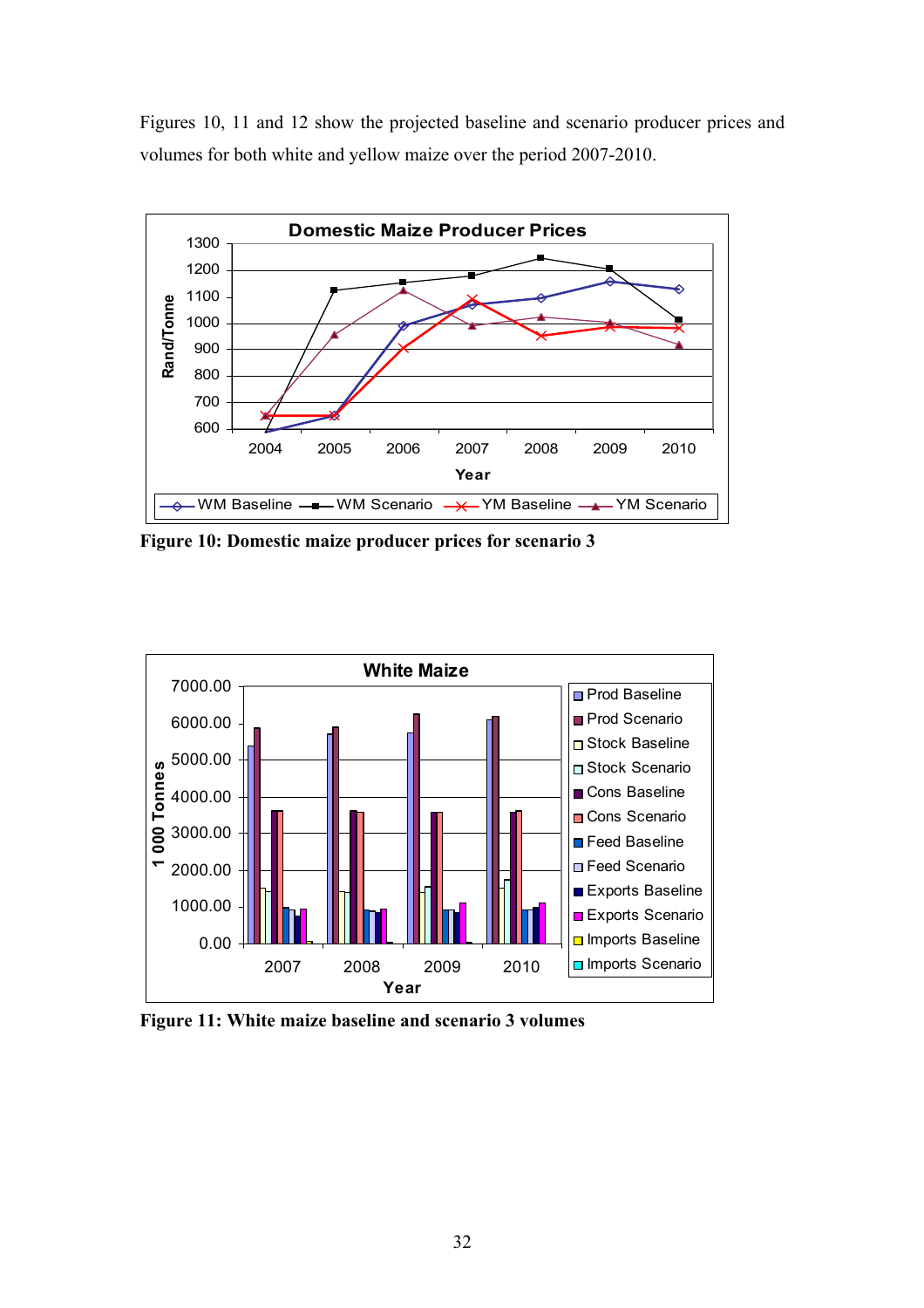

**Figure 12: Yellow maize baseline and scenario 3 volumes** 

#### **3.3.3.2 The ethanol model's results**

With world economy slowing down and oil prices falling the conditions seem less than favourable for renewable energy sources. Furthermore the Rand depreciates as the South African economy moves into a recessive state, and with higher maize prices due to a drier production season the ethanol production process is likely to be less favourable. Table 11 represents the likely profitability given these assumptions.

| <b>Description</b>         | 2007              | 2010              |
|----------------------------|-------------------|-------------------|
| Profit/loss per ton ground | -R 550.72         | -R 848.15         |
| Profit/loss per litre      | $-R$ 1.24         | $-R$ 1.99         |
| Total profit/loss of plant | -R 187 840 851.02 | -R 297 846 036.38 |

**Table 11: Profit of ethanol plant given the assumptions of scenario 3** 

Table 11 indicates that this scenario poses the greatest risks to the profitability of ethanol production. A low oil price and a slumping world economy together with a dry maize production season during 2007 result in an ethanol price of R 2.81 per litre given that the oil price is still at relatively high levels during that year. The ethanol price then falls as the oil price decreases and for 2010 a price of R 2.01 per litre is simulated given the oil price of \$ 25 per barrel. The DDGS price is simulated at R 481 per ton for 2007 and R 471 per ton for 2010, again the drop in the price hangs together with the slump in the world economies and therefore a decline in demand.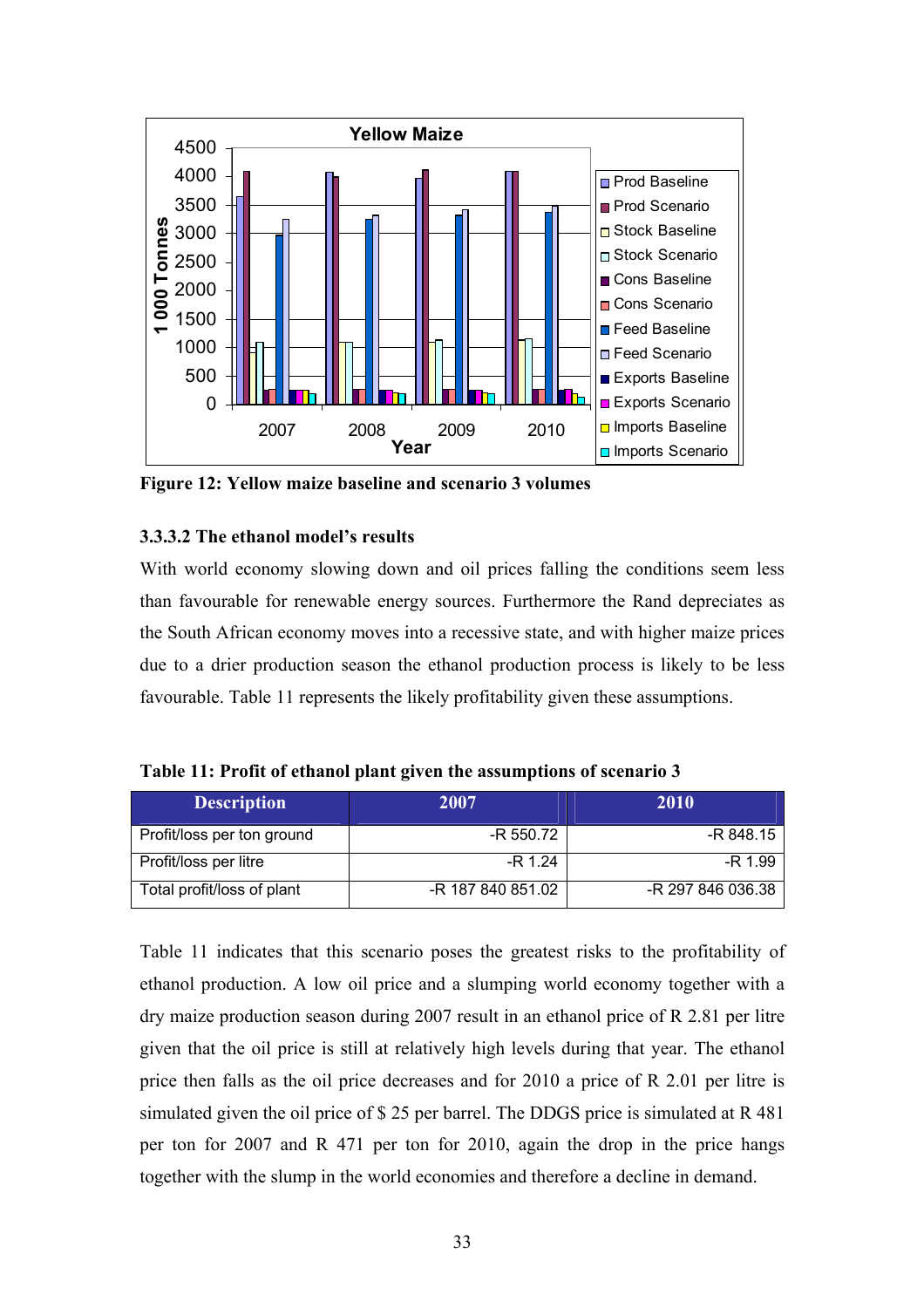## **4. Conclusion**

With the world moving towards the use of renewable energy and the South African agricultural sector recently experiencing low average commodity prices, the establishment of an ethanol production plant has been put forward as a possible way to (1) increase domestic prices, (2) lower the country's dependence on international oil prices and (3) keep up with some of the latest developments in renewable energy use. This analysis was conducted to highlight some of the South African agricultural commodities that can be used to produce ethanol. Sets of scenarios were then designed to quantitatively investigate, through use of model simulations, what impacts these ethanol plants are likely to have on the maize sector. The scenarios focused mainly on the maize sector as a result of the amount of attention that this possibility has received in the last year as well as the availability of information on which to make assumptions

The model results clearly indicate that a higher oil price and a growing world economy are likely to favour the ethanol production in the longer term. It seems that the opposite is true for a lower oil price and a slowing world economy. One important conclusion that can be drawn from this is that the risks that the ethanol industry will face need to be clearly understood. The behaviour of factors like rainfall, the producer price of agricultural commodities, the exchange rate and the oil price will ultimately be the key to the success of ethanol production in South Africa.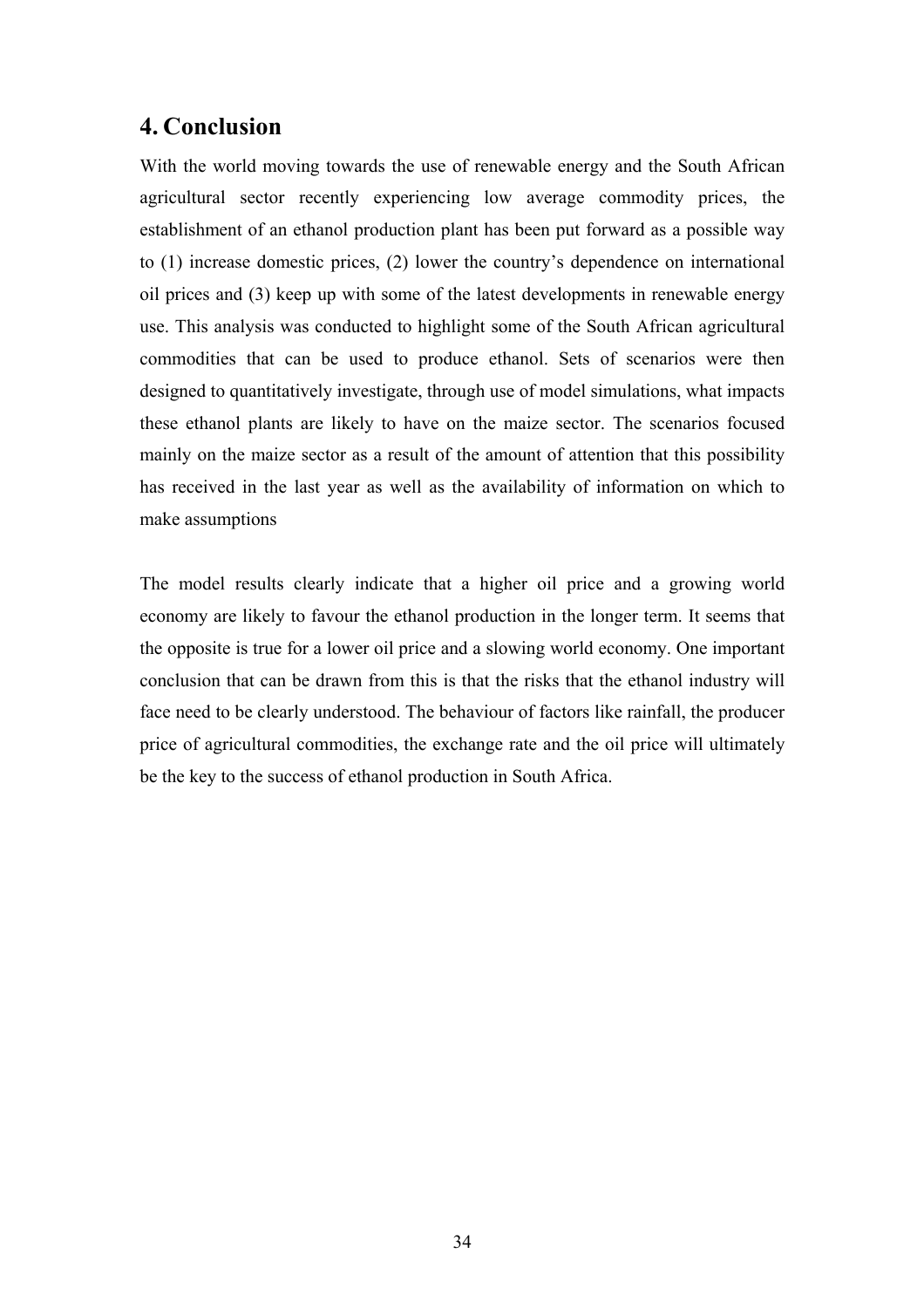#### **Bibliography**

Buchheit JK, 2002. *Production of ethanol*. Report no. 13. Rural Enterprise and alternative agricultural development initiative report. Rural Enterprise and Alternative Agricultural Development Initiative, Illinois Farming Alternatives and Rural Revitalization, Council on Food and Agricultural Research and Southern Illinois University Carbondale.

Corn Refiners Association, 2005. http://www.corn.org

Chiamonti D., G. Grassi, A. Nardi, H. Grimm. *ECHI-T: Large bio-ethanol project from sweet sorghum in China and Italy.* Energia Transporti Agricoltura, Florence, Italy.

Depledge J., R. Lamb, 2003. *Caring for climate - A guide to the Climate Change Convention and the Kyoto Protocol*. Issued by the Climate Change Secretariat (UNFCCC). Courir-Druck GmbH: Bonn, Germany.

Dunn L, 2005. *The value of DDGS to the formal feed industry in South Africa*. Senwesko Feeds, Vijoenskroon.

FAPRI, *World Agricultural Outlook, 2005.*

Grain SA, 2004. *Grain South Africa: Annual report 2004.* 

Jordan C.F., 1998. *Working with Nature – Resource management for sustainability*. Harwood academic publishers: The Netherlands.

Le Roux T., 2004. *Production and use of bio-ethanol in South Africa*. Unpublished document from an independent consultant, prepared for the Department of Minerals and Energy, South Africa.

Lumpkins B.S., A.B. Batal, N.M. Dale. *Evaluation of distiller's dried grains with solubles as a feed ingredient for broilers*. Poultry Science Department, The University of Georgia, Athens, GA.

Lumpkins B.S., A.B. Batal, N.M. Dale. *The use of distillers dried grains plus solubles for laying hens*. Poultry Science Department, The University of Georgia, Athens, GA.

Maize Tariff Task Team , 2005. *Maize tariff investigation: questionnaire.*

Mannion A.M., 1997. *Agriculture and Environmental Change – Temporal and spatial dimensions.* John Wiley & Sons Ltd.: West Sussex, England.

Mazza P., 2005. *Stormy Weather: 101 Solutions to Global Climate Change*. Available from *http://www.climatesolutions.org.* 

National Department of Agriculture, 2005. *Abstracts of Agricultural Statistics, 2005.*

National Department of Agriculture, 2005. http://www.nda.agric.za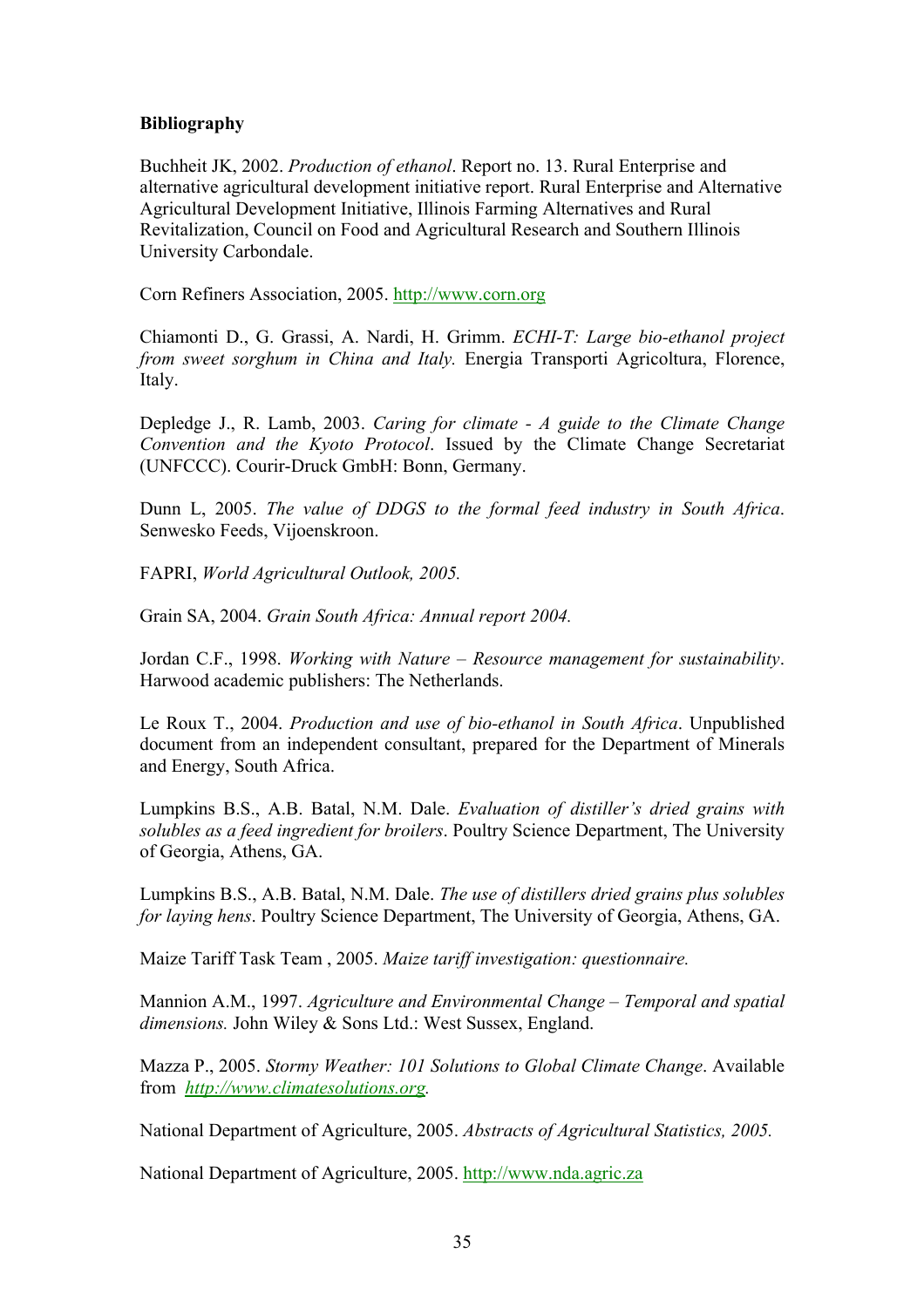National Department of Agriculture, 2005. *South Africa's Cereal Balance sheet* compiled by Walter Moldenhauer.

Noll S., 2003. *DDGS in poultry diets – does it make sense?* University of Minnesota, USA.

Noll S.L., C. Abe, Brannon. *Nutrient composition of corn distillers dried grains with solubles*. University of Minnesota, USA.

Parrish D.J., T.C. Gammon, and B. Graves, 1985. *Production of fermentables and biomass by six temperate fuel crops*. Energy in Agriculture Vol (4): 319 – 330.

Purchase B.S., 2004. *Perspectives on the use of Bio-ethanol from Sugarcane as a motor fuel and cooking fuel.* School of Chemical Engineering, University of Kwazulu-Natal, Durban.

Rains, G.C, J.S. Cundiff, G.E. Welbaum, 1993. *Sweet sorghum for a Piedmont Ethanol Industry.* P.349 –399. In: J. Janick and J.E.Simon (eds.), New crops. Wiley New York.

Renewable Fuels Association, 2005. *Ethanol industry outlook*. Massachusetts, United States of America.

Roberson KD, J.L. Kalbfleisch, W. Pan, R.A. Charbeneau. *Dried Distillers' grains with solubles changes egg colour without affecting egg production when included at 5 to 15% of a corn-soybean meal diet.* Michigan State University, USA.

SAGIS, 2005. http://www.sagis.org.za

SASA, 2005. http://www.sugar.org.za

SASJ, 2005. South African Sugar Journal, July 2005.

Standard bank, 2005. *It is impossible to produce maize at current prices.* AgriReview, Second Quarter 2005.

Tiffany D.G., V.R. Eidman, 2003. *Staff paper series: Factors associated with Success of Fuel Ethanol Producers.* Staff paper P03-7. Department of Applied Economics, College of Agricultural, Food and Environmental Sciences, University of Minnesota.

Tiffany D.G., 2002. *Growth of Alternative fuels: Minnesota and US perspectives.* Conference paper for the University of Minnesota, University of Padova and the University of Bologna.

United Nations Environment Programme, 2000. *Global Environmental Outlook 2000*. Earthscan Publications: London, United Kingdom.

Van Zyl J., J.F.K. Kirsten, H.P. Binswanger, 1996. *Agricultural land reform in South Africa: Policies, markets and mechanisms.* Kaapstad: Oxford University Press.